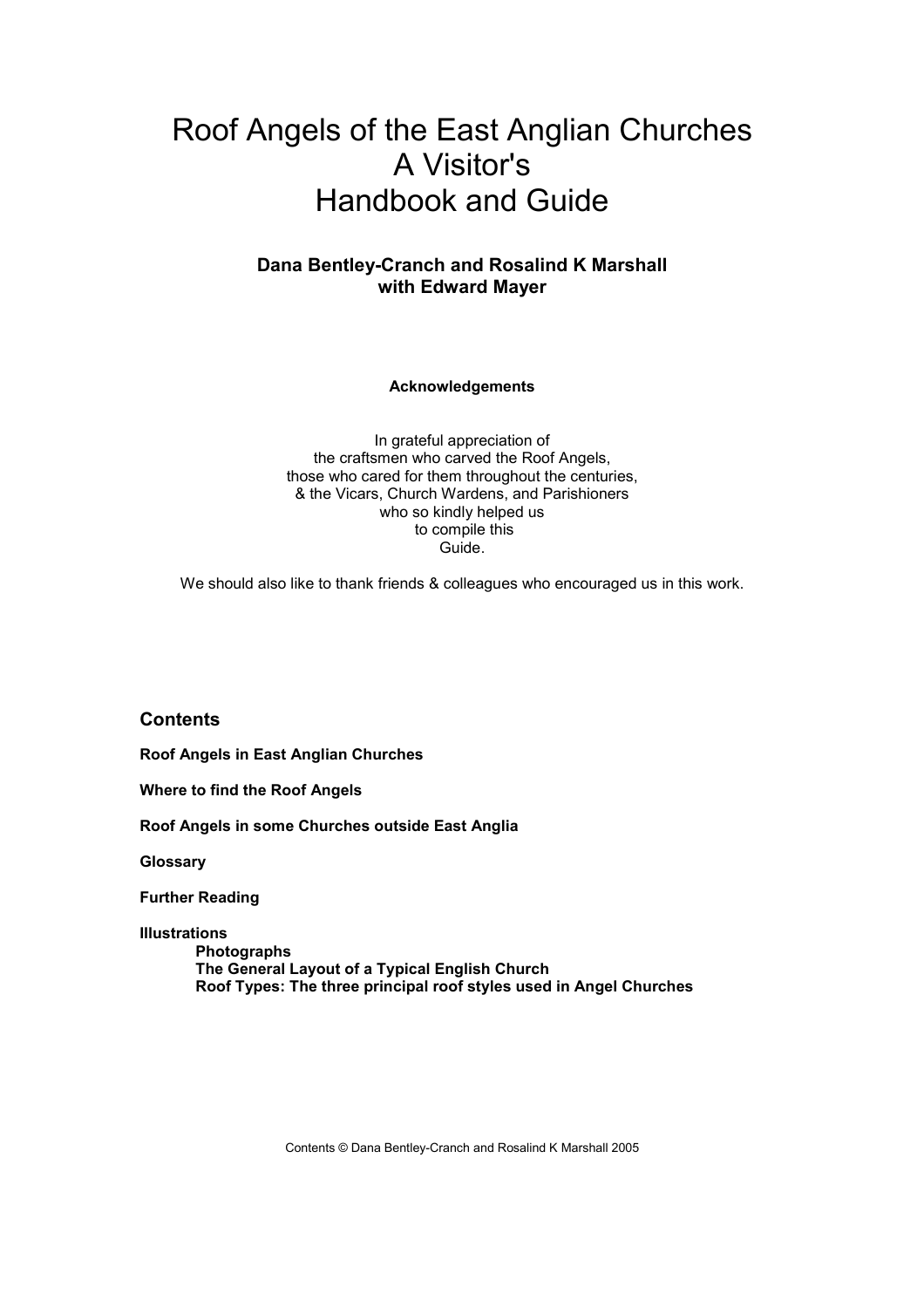# **Roof Angels in East Anglian Churches**

When you stand in the Fen landscape and look into the sky you see birds flying on high. When you stand in many of the East Anglian churches and look up you see wings again. But these are the wooden wings of the East Anglian Roof Angels.

The first glance at these astonishing and awe-inspiring carvings prompts several questions. Why, although some Roof Angels can be found elsewhere, are the East Anglian churches so richly endowed with them? What was their purpose when they were first installed? Where do they fit into the range of angels portrayed in other art forms?

Above all, what do they say to us today? To find answers to these questions requires a brief survey of the origins of angels and some description of their depiction in art through the ages.

# **Angel Origins**

In Christianity, Judaism and Islam angels appear as supernatural beings, created at the same time as the material universe, whose functions are to praise and serve the Creator while acting as His messengers to mankind.

Both the Old and New Testaments describe these functions while also mentioning other, often ambiguous, forms of celestial beings. A fifth-century text, *The Celestial Hierarchy*, attempted to categorise these Biblical heavenly hosts, placing them in nine orders divided into three hierarchies: Seraphim, Cherubim and Thrones; Dominions, Virtues and Powers; Principalities, Archangels and Angels.

The function of the first hierarchy was to surround God in perpetual adoration, that of the second to control the stars and the elements, that of the third to protect and guide the souls of men and act as intermediaries between Heaven and human beings.

Of all these orders the ninth one, that of Angels, is the one closest to man; the words for "angel" in Greek - *angelos*- and Hebrew -*mal'akh*- both have the meaning of "messenger", and numerous instances of angels carrying messages from God to man can be found throughout the Bible. For example an "angel of the Lord" brought the news of Christ's Nativity to the shepherds who were then surrounded by "a multitude of the heavenly host" (*St. Luke*, 2, 9-13).

Three angels brought Abraham a message announcing the birth of his son (*Genesis*, 18, 2- 10), and two angels came to warn Lot about the destruction of Sodom (*Genesis*, 19, 12-16). It is mainly these familiar, and guardian, angels, together with three of the Archangels, namely Raphael, Gabriel and Michael, whom artists selected to make the invisible visible by depicting angels as heavenly, and yet strangely accessible, personages.

## **Angels in Art**

The first artistic representations of angels are found in fourth-century Byzantium. In Greek Classical style they are depicted as winged gods with large-eyed and serious countenances.

In the Middle Ages, Western adaptation of the Byzantine mode resulted in humanised angels, combining their gravity and graciousness with a sense of radiance and movement. Some angels wore haloes, all were furnished with wings, symbol of the messenger and also of the angel's marvellous ability to bridge with speed, as quick as thought, the huge distance between God and mankind.

Through the centuries the appearance of angels, crafted in stained glass, sculpted in wood and stone, painted on parchment and canvas, gradually changed. The stiff Byzantine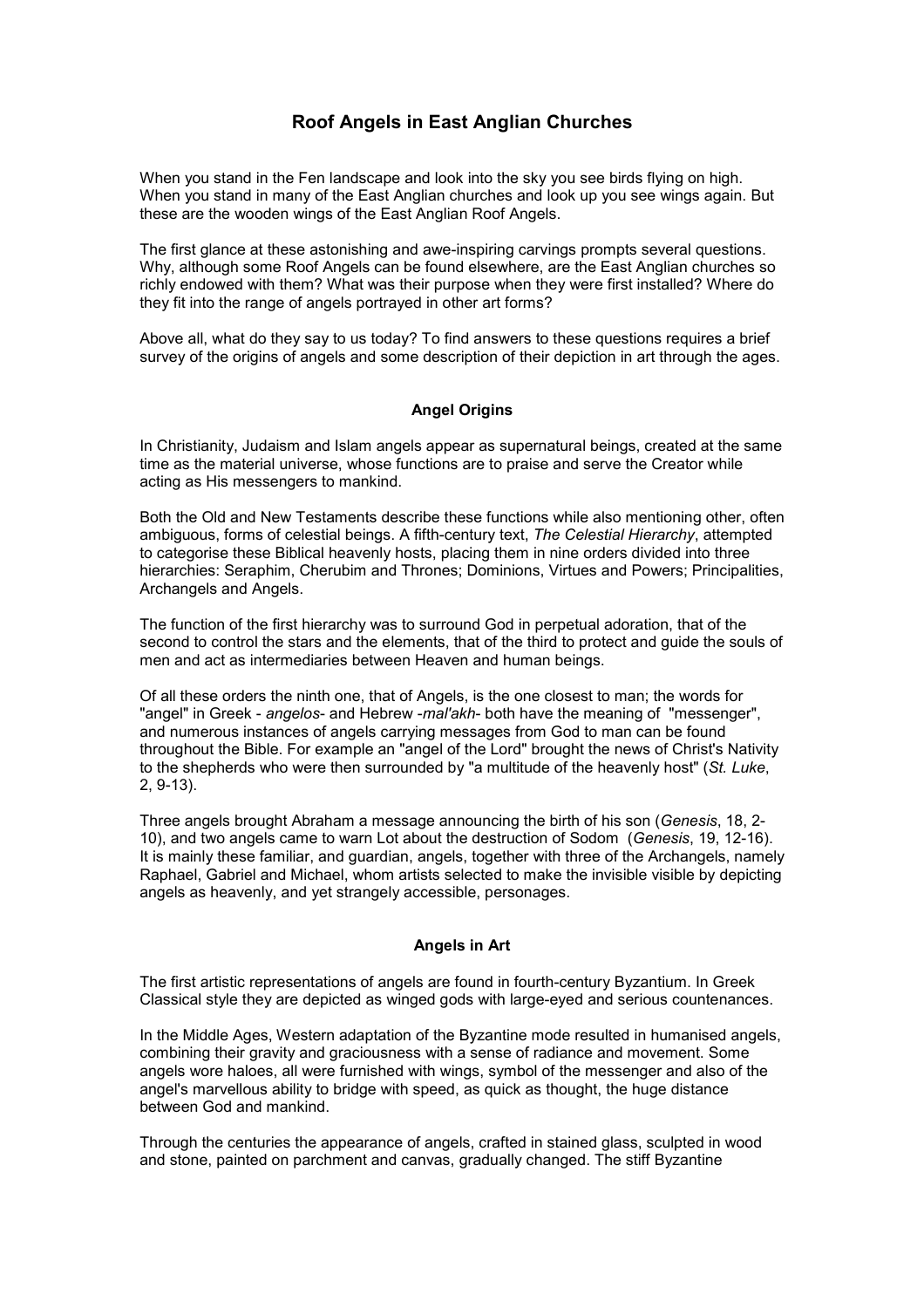countenances softened into rounded, serene, almost childlike faces of heavenly beauty, compassionate and caring, and the heavy garments became floating draperies.

In some pictures angels became simultaneously unearthly and tangible; a tiny picture in a sixteenth-century Book of Hours (*Hours of Francesco Maria Sforza*, in the British Library) shows the youthful owner of the Book walking confidently along beside his tall, beautiful, winged and halo'ed guardian angel, firmly holding his hand.

This same trusting belief in an angel's ability to console, support and guide a needful human is amply demonstrated in the many artistic representations of a tale from the Apocrypha's Book of Tobit. There the young boy, Tobias, is not only guarded on his dangerous journey to a distant city by the Archangel Raphael but also provided by this benevolent guardian with healing remedies for his blind father.

The National Gallery's version of this popular image of angelic protection (Workshop of Andrea del Verrocchio, about 1470-1480) shows the brightly-dressed pair with linked arms and expressive faces, stepping out cheerfully together with a little dog frisking around the Archangel's elegantly-sandalled feet.

The Archangel Gabriel delivering his message from God to the Virgin (*St. Luke,* 1, 26-27) was another favourite theme for artists, as shown in Fra Filippo Lippi's version, in the National Gallery. Here the richly clothed angel kneels in a flowery garden and gently bows his head to Mary in reverent communication.

The Archangel Michael, equally popular as a subject for artists, is always shown fulfilling two roles, as leader of the heavenly armies ridding heaven of devils, and as the guide and weigher of souls as they pass over from life to death.

One panel of Pietro Perugino's altarpiece, originally made for a monastery near Milan and now in the National Gallery, depicts a fully armoured Michael with sword and shield, stamping on Satan. In this picture Perugino gave Michael a pair of dark waist-length wings, rising up to points on either side of his head to form a dramatic framework to the Archangel's face. But this style of wing was only one in a huge variety in which artists, throughout the centuries, attempted to depict the angels' most essential attribute.

Wings could be tiny gauzy confections sprouting from cherubic heads, or huge feathered spreads attached to angels' shoulders to imitate flight, or foot-length and quietly folded, or pointing up to the sky, a technique often used when painting a host of angels.

A 15th century stained- glass window in All Saints Church in York depicting the Nine Orders of Angels contrived to accommodate the huge wings by unusually and neatly criss-crossing them in a fold above the angels' heads. Wings could be silvered or gilded, covered with eyes like a peacock, dotted like ermine, chequered, shaded, striped or brilliantly coloured in red, green and blue.

Nearer our times William Blake arranged the wings of paired angels into graceful formal designs, while the wings of Anthony Gormley's *Angel of the North,* sculptured in steel and reminiscent of aircraft wings rather than those of birds, dominate the landscape with their huge powerful span.

All artists depicting angels observed this emphasis on wings, and another attribute of the angels, their association with music, is found in many pictures. Angels holding music scores and singing, and joyfully playing lutes, harps and trumpets crowd the painted skies in happy exultation.

#### **The East Anglian Roof Angels**

East Anglia is defined here as the four counties of Cambridgeshire, Lincolnshire, Norfolk and Suffolk, and this study concerns the Roof Angels within this boundary.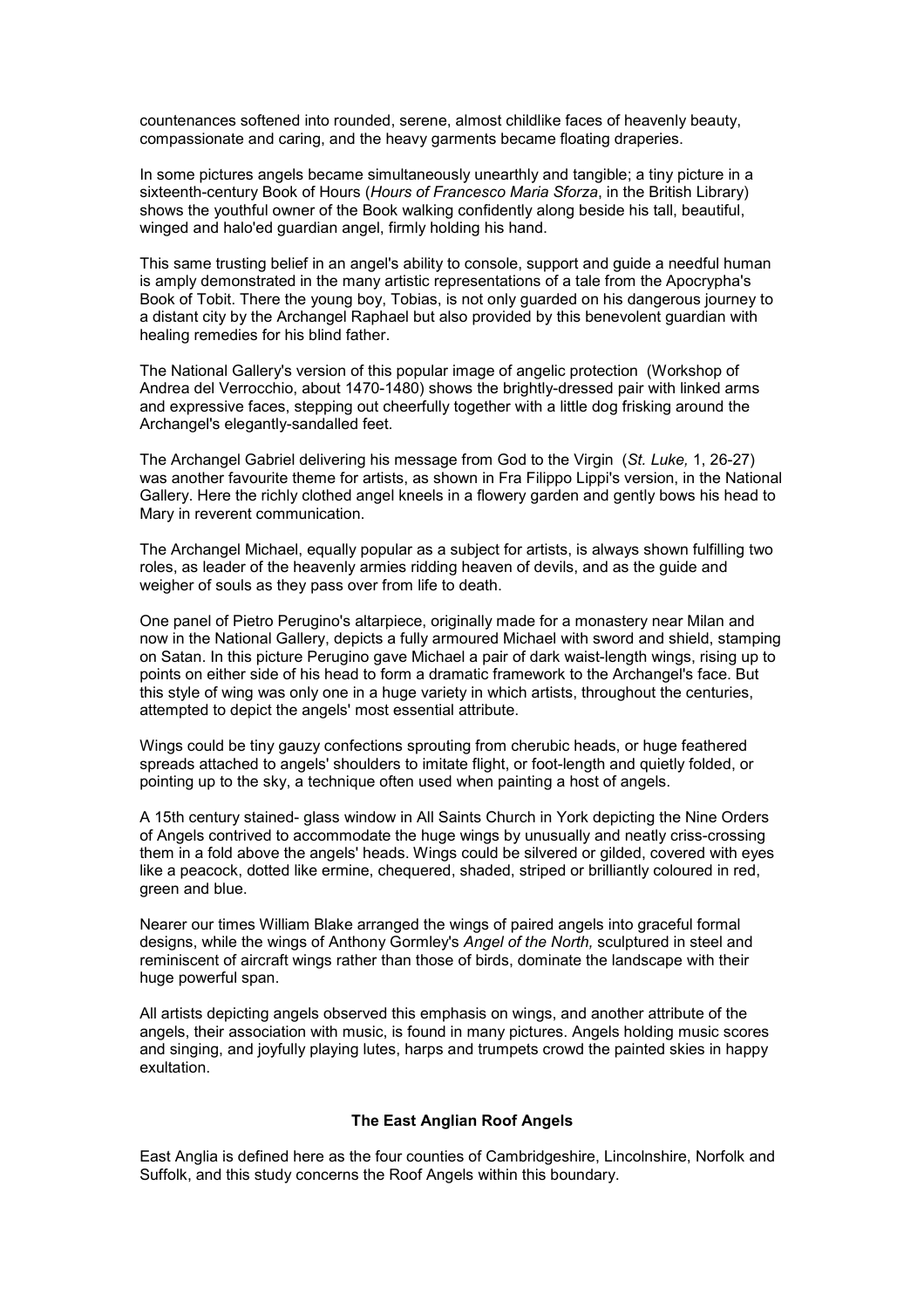The Angel Roofs appear to be in geographical clusters of Churches possessing this unique form of roof decoration. The Lists comprise the individual East Anglian Angel-Roof Churches recorded so far, and also a few outside this area. Examples have been discovered as far away as Cornwall (Parish Church, St. Ives), Oxford (St. Mary, Ewelme) and Yorkshire (All Saints Church, York).

The earliest documented Roof Angels are those built into the roof structure during Richard II's extensive refurbishment from 1385 onwards of London's Westminster Hall. But East Anglia possesses by far the most beautiful and varied collection of Roof Angels, and their existence poses the question of how this came about.

Many theories have been put forward. The unique landscape of the Fens, with its clear light and huge high skies seeming to reflect the nearness of Heaven; the vast numbers of wildfowl always present in the skies reinforcing the image of flight, and the huge size of some of the Fenland churches, many as large as cathedrals, their interiors echoing Heaven's arch.

These may have been positive factors in the decision to people the roofs with angels, but there can be no doubt that the original motive was devotional inspiration with the angels exercising a benevolent and comforting guardianship over isolated groups of worshippers scattered across a harsh and lonely countryside.

#### **Dowsing's Destruction of Roof Angels in the 17th century**

Trying to unravel the mysteries of the Roof Angels is complicated, or perhaps bedevilled might be a more appropriate term, by the iconoclastic activities of the Puritan William Dowsing, empowered by the 1643 Act of Parliament to destroy all Church altars, pictures and images.

Dowsing took his despoiling gangs through Suffolk and Cambridgeshire from late 1643 through 1644 and was so proud of his work that he kept a diary detailing his triumphant harangues with the despairing churchwardens and listing the church contents he succeeded in smashing. Many of the Roof Angels fell victim to Dowsing's rampage and the list makes sad reading.

Nor were the Cambridge Colleges exempt. Peterhouse lost "two mighty great angells with wings and divers other angells...and about a hundred chirubims and angells", Gonville and Caius "68 cherubims", Jesus College yielded up a mixed bag of pictures, saints and angels "120 at least".

The Fellows at Pembroke Hall put up a spirited defence on the legality of cherubim by citing the Book of Deuteronomy. Dowsing riposted with quotations from the Book of Exodus, and evidently considered that he had won the argument since he left the poor Fellows as "they stared one on another without answers".

Dowsing then visited country parishes in Cambridgeshire and Suffolk where the toll of the cherubim and angels which he "brake down" mounts alarmingly. His list includes 12 cherubim at Great Shelford, 13 at Southwold, 14 at Madingley, 18 at Kesgrave, 20 each at Otley and Blythburgh, 36 at Comberton and 68 at Wetherden among other entries. Dowsing names both "cherubims" and "angells". Southwold, for example, lost 20 angels as well as 13 cherubim, but his grounds for distinguishing between the two categories are not clear.

If Dowsing had been familiar with the accepted division of the heavenly hosts into nine orders and three hierarchies, he would have realised that cherubim had a slightly different function from that of angels. They can be recognised from divergences in costume and appearance when both types are present in one church.

Unfortunately Dowsing's descriptions of the objects he rifled and destroyed are vague. His men indiscriminately smashed stained-glass windows and fonts, broke altars and levelled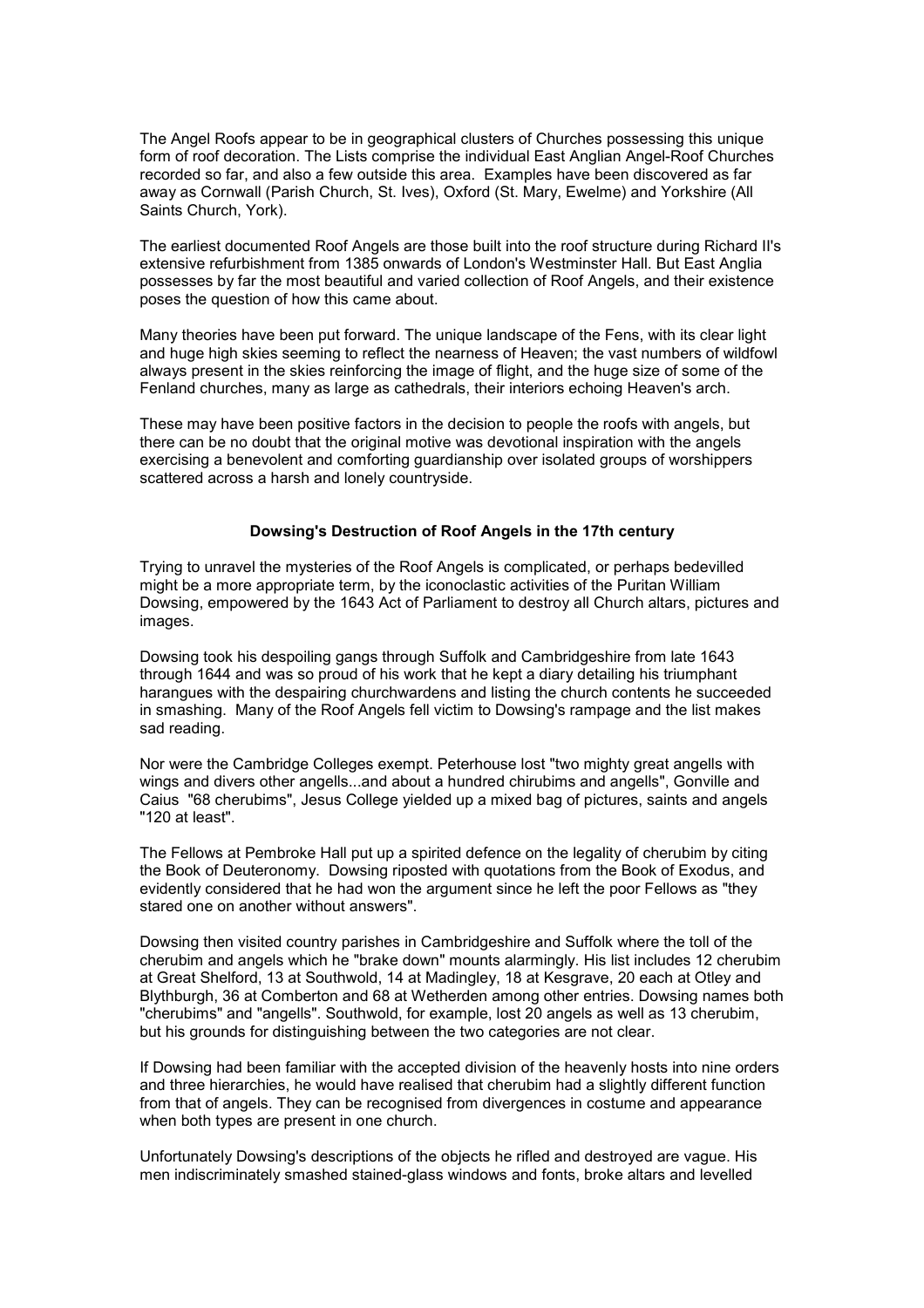their steps, and removed crosses from inside and outside the churches, as well as stripping the roofs.

Their destruction of the Roof Angels has rendered the study of these beautiful decorative images very difficult. So many were lost for ever that establishing an accurate catalogue can only be hazardous and any totals of angel numbers have to be approximate.

# **Roof Angels and their Roofs**

Discussion of the Roof Angels has to begin with a description of their "homes", the marvellously constructed Medieval wooden roofs in the East Anglian Parish Churches. During the thirteenth and fourteenth centuries English carpentry reached a degree of sophistication without rival on the Continent.

The beauty and variety of these structures, notably the arch braced collar roof, the single hammer-beam roof and the double hammer-beam roof where all the work is open to view, are unsurpassed. For individual East Anglian Churches only sparse information has been found regarding the making of the roofs and their angels, but fortunately the building of the huge hammer-beam roof in Westminster Hall, which took from 1393 to 1399, is documented. Although this enterprise was carried out on a regal scale with no expense spared, many of the working details would have applied equally to these churches.

The first task of the master carpenter, in effect the architect, surveyor and builder of the roof, was to find his material; oak was the preferred wood. Hugh Herland, master carpenter for Westminster Hall, found his timber in Hampshire, Hertfordshire and Surrey, and conveyed it to his "framing site" at Farnham. Here his team of woodworkers, carpenters, joiners and carvers, cut and prepared the myriad pieces.

The span of the roof-space in the Hall being 67 feet, and Herland's longest beams being only 40 feet, many joins had to be worked in. When this prefabricated structure of timber, estimated at weighing about 660 tons, was ready, it was conveyed piece by piece in strong wagons pulled by sixteen horses, each supplied by the sheriffs of the counties of Hampshire, Berkshire and Surrey, to Hamme on the river Thames, whence it went by barge to Westminster. Massive scaffolding was set up in the Hall during 1395-1396, and bit by bit the heavy wooden components were hauled up and secured in position.

The twenty-six protruding hammer-beams carrying the horizontal angels were among the largest and heaviest timbers. Only the bodies of the angels were carved out of the solid beam; their wings were carved separately and fixed vertically high on their shoulders, so that when seen from far below the angels appear to be flying across the great span of the roof.

The accounts name a specialist wood carver who made two of the angels and then farmed out the other twenty-four to three other carvers. If the intention of this master carver was presumably to make a pattern for his team to copy, then the "copying" must been loosely interpreted since the Westminster angels sport distinguishing details in their clothes and hairstyles.

This prompts a comparison with the East Anglian Roof Angels, where one of their outstanding features is the wide variation to be seen in facial features, clothes and wings of angels flying side-by-side in the roofs, and suggests the freedom allowed to individual carvers.

One of the special features of the wooden roofs was that no nails were used in the construction. The beams were mortised and tenoned together (a projection on one piece of wood fitted tightly into a cavity on another) and secured with long and thick wooden pins, known then as now as "dowels".

Admirers of Dorothy L. Sayers will recall that in *The Nine Tailors* her detective, Lord Peter Wimsey, sitting in the gallery of a church roofed with angels, found where a burglar had hidden a valuable necklace. He had withdrawn one of these dowels, cutting a slice from the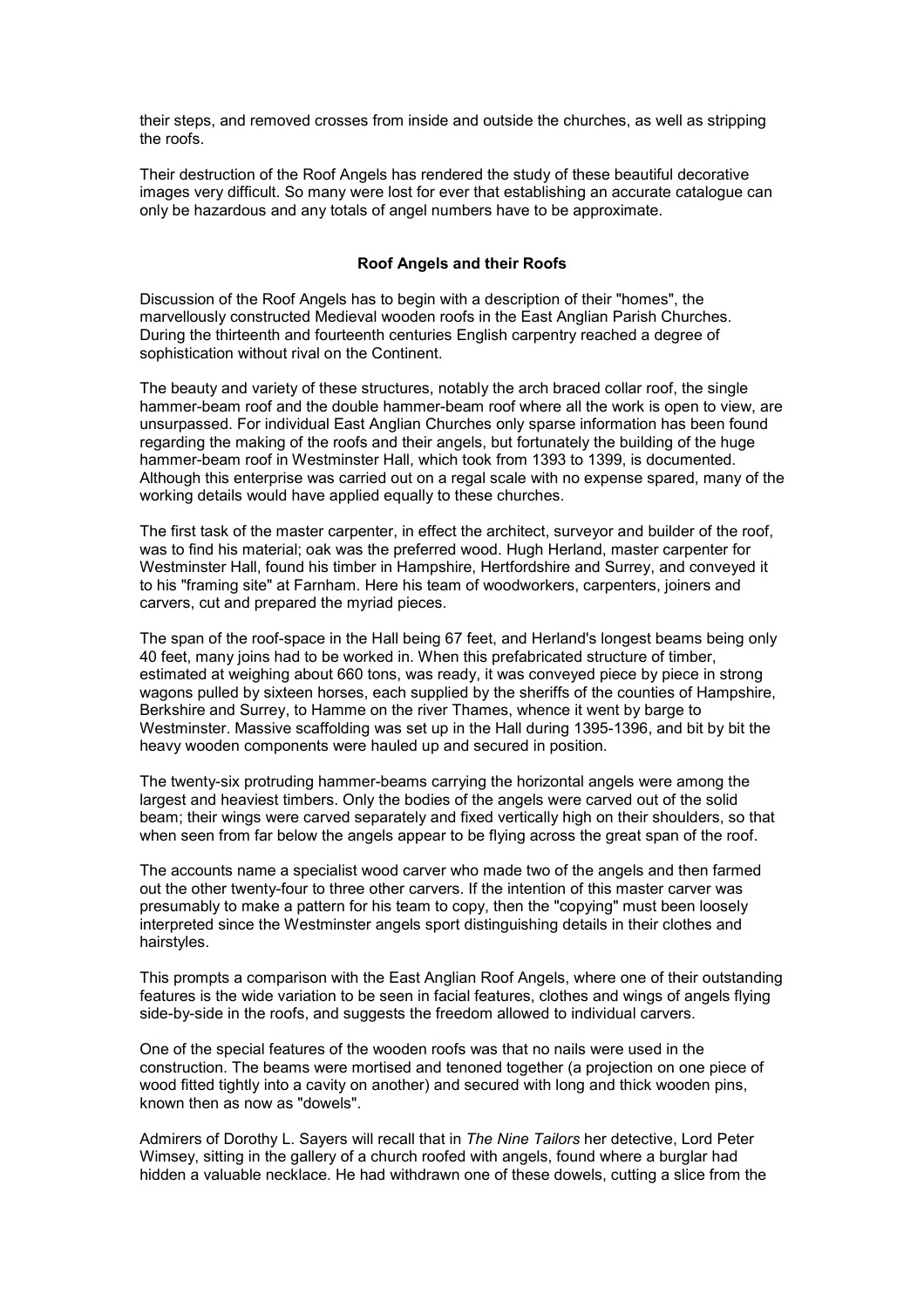middle and then replacing the two ends with his loot safely tucked away in the little hidinghole thus formed. An ingenious notion devised for a novel, but also a fair comment on the strength and endurance of medieval carpentry.

Although the craftsmen who carved the angels for Westminster Hall are named in the accounts, the origin of the idea of placing angels on the hammer-beams is not documented. Was it the King, Richard II, for whom Westminster Hall was being rebuilt, who realised that a host of angels could be placed on these conveniently jutting-out beams?

Richard was a monarch preoccupied with promoting his own image. That he understood the importance of the symbolism of angels is evident from the Wilton Diptych (now in the National Gallery). It was painted for him about the same time that his Westminster Angel roof was being erected, and shows adoring angels surrounding the Virgin and Child, bearing the King's personal badge on the shoulders of their robes.

It is not know who specified the angels on the hammer-beams in Westminster Hall. Was it Richard II himself, or a courtier, or an unknown craftsman who had the notion of embellishing the huge and prominent hammer-beams in the fashion of the day? But they were certainly used to promote Richard's kingship, since each of the twenty-six angels is carrying a shield blazoned with Richard's coat-of-arms.

In Westminster Hall the hammer-beams were used to fashion the angels' bodies. This clever use of the roof structure is repeated in many of the East Anglian roofs. St. Mary the Virgin at North Creake, St. Peter's at Upwell, and All Saints at Tilney, all in Norfolk, and St. Mary's at Mildenhall in Suffolk, among others, adopted this notion.

The appeal of the hammer-beam angel was very strong. In at least one East Anglian Church, St. Peter and St. Paul at Carbrooke in Norfolk, which had an archbraced roof, false hammerbeams (projecting from the wall but not in any way supporting the roof like the true hammerbeam) were inserted and carved into angels.

Other woodworkers used the hammer-beams as vantage points for positioning their angels. Little ones consisting of head, bust and steepled hands are placed on the ends of the hammer-beams in St. Peter's Church at Ringland in Norfolk. In another Norfolk Church, St. Peter's and St. Paul's at Swaffham, upright angels with outstretched wings are poised as if to fly off from the ends of their hammer-beams.

In East Anglian churches the hammer-beam would always be a favoured place for angels, but to it were added many other vantage points on the roof for affixing and displaying huge flocks of angels. The success of these additional placings is to be seen in St. Wendreda's at March in Cambridgeshire. There a double hammer-beam roof boasts no fewer than one hundred and eighteen angels poised on the corbels. They project from the wall to support the hammerbeam shafts, and are also on the archbraces which form the peaked curve of the roof, as well as on the ends of the two rows of hammer-beams.

These positionings created entirely different perspectives. In Westminster Hall, because of their horizontal stance the angels are majestically static and their gaze is directed across the Hall. In the East Anglian Churches many of the angels, occupying several areas of the roof, are able to look down on the congregations. In this posture they take on the true attributes of guardian angels, hovering comfortingly over the men and women below. Artists managed to convey this impression in painted pictures by depicting angels in swirling robes floating over human figures.

The carvers of the Roof Angels, creating three-dimensional images from the same wood as the beams of their roofs and fixing them as if floating from the roof space, effortlessly achieved the same result.

The introduction of new kinds of roof also opened up possibilities for elaborating the basic archbraced and hammer-beam structures with other kinds of decorative carving. The wooden wall plates, placed horizontally along the top of a wall to support the weight of the roof rafters,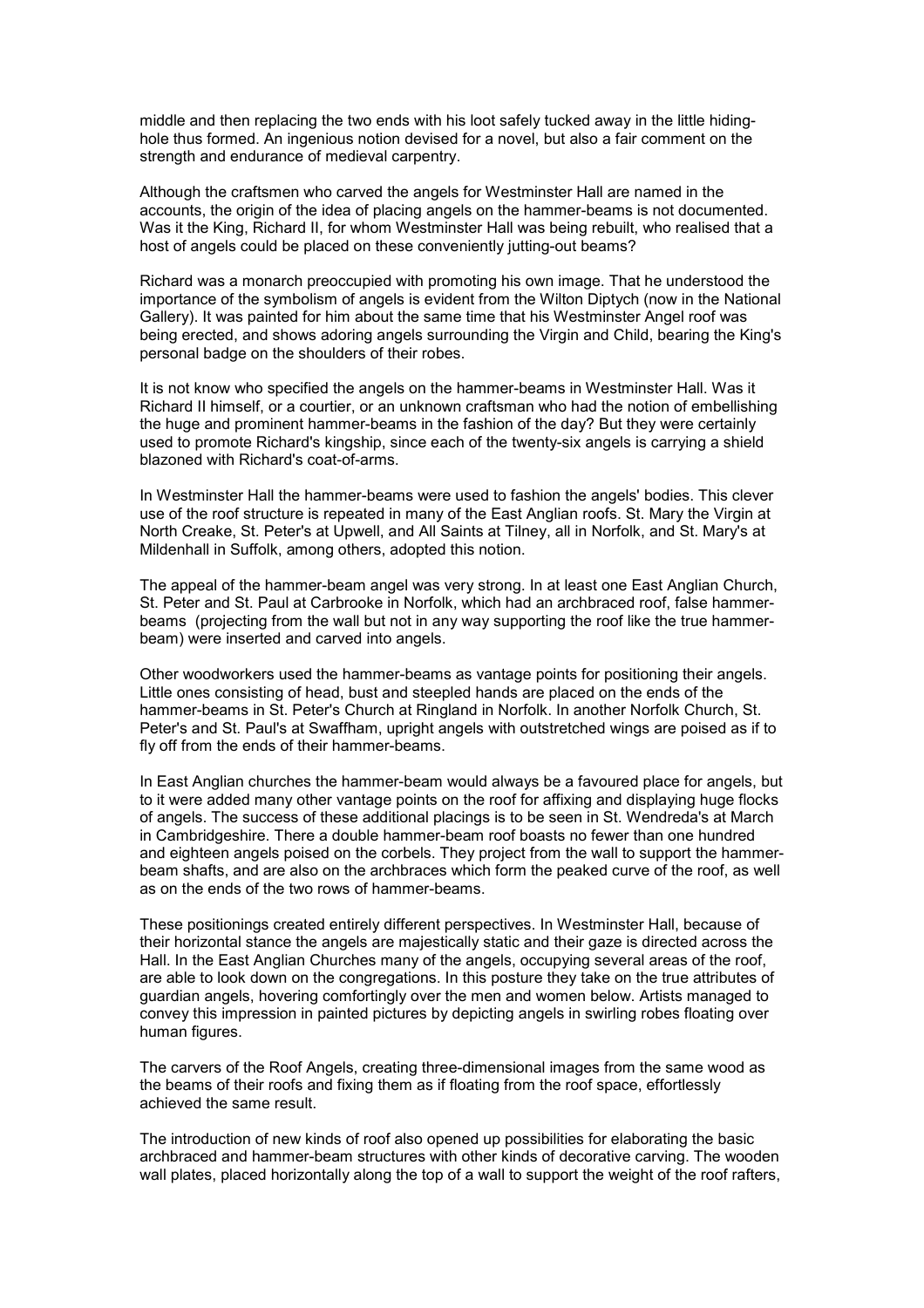formed an ideal backing for rows of little angels. Some were beautifully elaborated, as in the Church of St. Mary the Virgin at North Creake where the waist-high angels extend their wings wide and hold up adoring hands, and in another Norfolk Church, All Saints at Necton, where the carver has generously provided two rows of angels, one above the other, on his wallplates.

In the same way the wall-posts, vertical beams placed against the walls to support the downwards thrust of the roof, became niches for carved figures, as in the Church of St. Kyneburgha at Castor in Cambridgeshire.

The majestic timber-framed roofs thus inspired the art form of Roof Angels, first used as we have seen in Westminster Hall, and then appearing in the many and diverse varieties found in East Anglian churches.

#### **The Roof Angels when they were made and as they are today**

It used to be said that there were so many wooden Roof Angels in East Anglian Churches that they could not be counted. This is still the case today, despite the ravages of time, damp, woodworm and rot upon these fragile structures, is in a great measure due to the care bestowed upon them by their custodians.

How many more there could have been but for the destruction wrought by Dowsing and his fellow iconoclasts is hard to calculate, since Dowsing's angel tallies included sculptured and painted angels as well as wooden ones.

Some Churches are certainly sadly denuded, All Saints Church at Elm in Cambridgeshire, where the nave alone measures 94 feet in length, has a huge double hammer-beam roof where remaining fragments indicate that at least forty angels were once accommodated on the beams; in a Norfolk Church, St. Mary's at Barney, of the eight angels there only two still have their full wings, and in St. Mary at Otley in Suffolk the hammer-beam Angels have lost their heads (more examples of missing and damaged Angels can be found in the Lists).

Enough Roof Angels have survived intact in large numbers - one hundred and ninety-two in St. Peter and St. Paul's Church at Swaffham in Norfolk and over three hundred in the Suffolk Church of St. Mary's at Woolpit - to allow visitors to see what the Medieval congregations saw. As visitors progress from one East Anglian Angel Church to another one aspect which will impress them immediately is the huge variety in design. Angels come in all different sizes, starting with full-length.

One of the largest could be a standing 8-foot high Angel in St. Agnes Church at Cawston in Norfolk, while the Angels at St. Kyneburgha at Castor are estimated to be 5-feet high with a wingspan of 5 feet. Angels can also be three-quarter length to the hips, and half or demi length to the waist, or just heads with wings. One roof will sometimes contain examples of all of these.

But they also differ from each other as they rest side-by-side on their perches, and what is even more surprising is that Angels in Churches only a few miles apart can be of different design. This observation could mean that the Angels were not the work of one, or several, itinerant master carvers travelling round the Fens specialising in angels, but instead every local woodworker was competent enough to carve an angel for his Church, and that plenty of latitude in his design was permissible.

If this is how the angels were produced and raised up on to the East Anglian Roofs then it brought about two laudable results. Local craftsmen had the satisfaction of creating something beautiful for their own Church, and congregations could view, then as now, not stereotyped images but their individual guardian angels.

When the angels were originally carved they were painted in bright colours, usually red, blue and green and often gilded with gold paint. In spite of the height of the roofs and consequent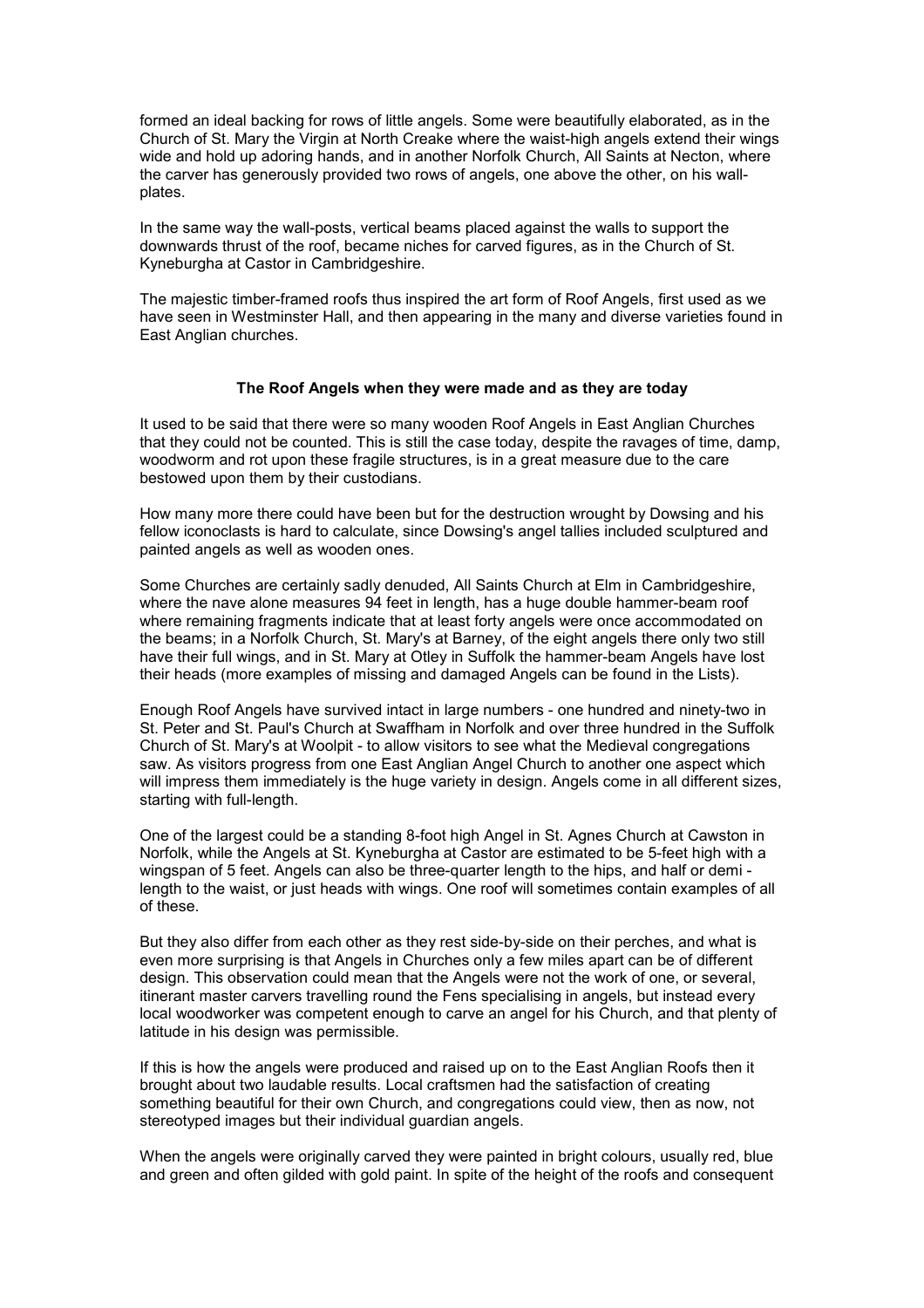distance from those standing below, the effect must have been breathtaking, and in the soft glow of medieval candlelight positively dazzling.

Visitors fortunate enough to attend a candlelit concert in a Church with an Angel Roof will experience something of the same wonder as they look up, even though many of today's angels are darkened with age. In some Churches vestiges of the original colouring have remained on the angels, sufficient for restoration to be attempted; this was done in the Norfolk Church of St. Andrew's at Northwold, whose thirty-two full-length angels were sympathetically repainted and re-gilded by Victorian restorers.

Not only the angels, but often the whole roof was coloured by its Medieval craftsmen, the beams were painted, and gilded and coloured bosses were placed over the joins at the intersections. Examples showing the original effect can be seen in Suffolk in the Church of Holy Trinity at Blythburgh where the beams are painted with foliage, flowers and the sacred monogram and at St. Edmund's at Southwold where the beautifully restored roof glows with gilding and stars. In Norfolk St. Peter Mancroft Church at Norwich has brightly coloured Tudor flowers at the intersections of the main timbers and nine magnificent red, blue and gold suns in splendour along the ridge of the very lofty roof.

To appreciate the variations in the appearance of the Roof Angels, comparisons can be made of their faces and hair, their clothing, their wings and their actions. These Angels are not only acting as guardians but are also busy working angels with imaged messages.

All the Roof Angels are high up in the roofs but many of their faces, although now darkened with age, can be seen from the ground and it is obvious that their carvers put a lot of work and thought into their features and hair.

Most faces were left unpainted but a few were lightened with whitish paint. Examples can be seen in Cambridgeshire in St. Andrew's Church at Kimbolton, and in the Norfolk Church of All Saints at Necton, where the watchful recumbent Angels, now restored, on the hammer-beams not only have white faces but clearly marked eyebrows and big dark eyes. Most Angels have sweetly solemn expressions, although some, notably one of the Angels in Holy Trinity Church at Blythburgh, appear to be almost smiling.

Treatment of their hair encompasses many styles. Close-cropped curls all over the head (All Saints, Walsoken), short curly hair (St. Peter, Upwell), smooth on top and with ear-length curls (St. Giles, Norwich, All Saints Church, Necton), bushy curls on each side of the head (St. Mary, Pinchbeck, Lincolnshire), masses of curls on tilted-back heads (St. Peter Hungate, Norwich). If the hair is painted at all, it is usually golden, although some of the Angels in St. Mary's Church at South Creake in Norfolk have been given silvery-white hair.

Some Angels wear crowns on their hair (St. Wendreda, March, St. Mary and St. Nicholas, Spalding, Lincolnshire), or circlets with little crosses (St. Mary, Bury St. Edmunds, Suffolk, St. Peter and St. Paul, Knapton, Norfolk) or small decorations (St. Mary, Whaplode, Lincolnshire), or small hats, of which some of the most unusual, resembling the hats worn by American sailors, are to be found at St. Nicholas's Church at Addlethorpe in Lincolnshire.

Roof Angels' clothing falls into two types, robes and feathered garments. Robes are usually of simple form like the traditional alb worn by priests, a full-length tunic, sometimes belted, with long sleeves. Since most of the Roof Angels are carrying or doing something with their hands and arms, the fronts of their tunics are usually covered and the variations of design occur in the collars and sleeves.

Robes have cowl collars (All Saints, Necton and All Saints, Tilney), little standing-up collars and narrow sleeves (St. Peter Mancroft, Norwich), open shirt collars (St. Mary Costany, Norwich, All Saints, Walsoken, Norfolk) or no collars at all (St. Michael-at-Plea, Norwich). Collars are sometimes painted gold (St. Mary's, Pinchbeck), or red and green (St. Mary's, South Creake), and sometimes the sleeves are full, with turned-back cuffs now painted red as in All Saints, Necton.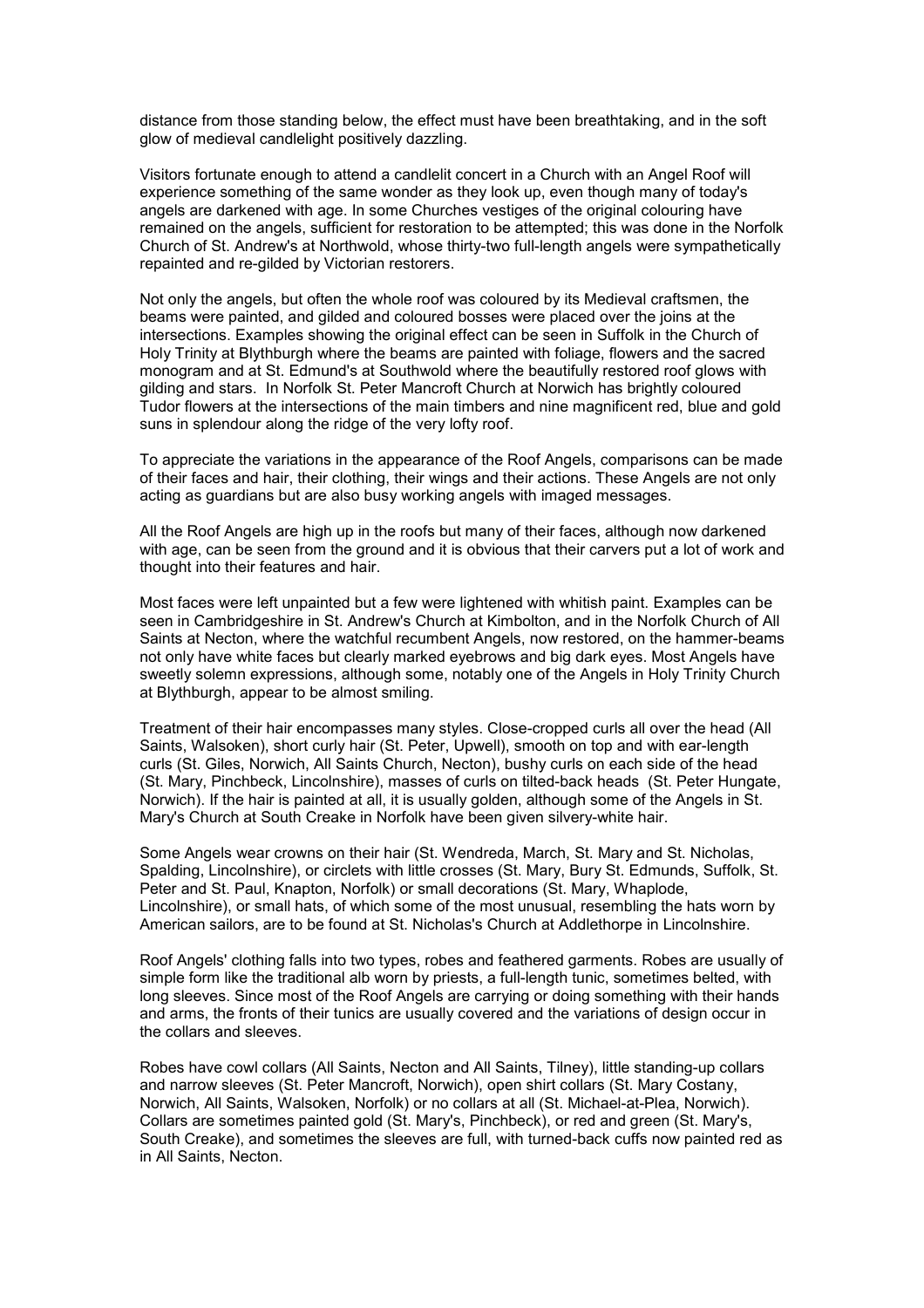The feathered garments worn by the Roof Angels are far more elaborate and diverse in style than the robes, and they prompt the observation that they were copied from real garments made for the actors taking the part of angels in Medieval Miracle Plays and pageants. The Miracle Plays depicted Biblical stories whose characters included the Angel of the Expulsion and the Angel at the Sepulchre, while in the Chester cycle of these Plays the whole Nine Orders of Angels were personified. As for pageants, the many documentary references to these events make it clear that the audiences were familiar with the feathered costumes defining the angels.

At the Coronation of Henry VII's bride, Elizabeth of York, an actor dressed as an angel and swinging the Cathedral's great censer was let down from the roof of St. Paul's. At the marriage of Henry VII's son Arthur and Catherine of Aragon an actor dressed as the Archangel Raphael was resplendent in "goldyn and glyteryng wyngis and ffedyrs of many and sundry colours".

The phrase "full of eyes" in a Biblical description of angels (*Ezekiel*, 1, 18) was the origin of the depiction of peacocks' feathers in angel wings by painters and, apparently, for their actual use in pageant angel costumes. For a pageant at London Bridge we are told of the sum, 21 pence, paid for the incredible total of nine hundred peacocks' feathers, all used for making angels' wings.

Feathered angels, therefore, were welcome sights, associated with the telling of the Bible stories and thrilling occasions, and that among the guardian Roof Angels some should be feathered was a logical decision for the wood carvers. That their designs are so varied reinforces the suggestion that the carver was free to carve his angel as he wished.

Some angels are carved to appear feathered all over like the gilded angel in St. Edmund's, Southwold, whose body is feathered down to his feet. Others are feathered to the knee only, as are the two large angels stationed between the hammer-beams in St. Mary's Church at Doddington in Cambridgeshire. The angels in the nave of St. Edmund's at Emneth in Norfolk. Angels feathered to the hip can be found in St. Mary's Church at St. Neots in Cambridgeshire and at St. Peter Hungate, Norwich.

The roof angels at Holy Trinity, Blythburgh appear to have little coloured feathered skirts, while some of the Angels at St. Nicholas, Addlethorpe in Lincolnshire have long graceful feathered robes sweeping to the ground.

As well as carving feathered bodies for many of their Roof Angels, the East Anglian woodworkers of course had to carve their feathered wings. They appear to have used the same method of fixing the wings on to the Angels' bodies as the Westminster Hall carvers had done, by inserting them into grooves on the back. Such is the case with the ten large Angels at St. Mary, Mildenhall, whose spread wings have no other support. But where the East Anglian carvers found the models for their craftsmanship?

Even though they lived under the vast Fenland skies, in an area famous for supplying huge quantities wild fowl to the London market, they did not copy real birds' wings. A close examination of the designs of the wings of the Roof Angels shows that none of the wings are in fact copied from birds.

The beautiful wings attached to the Roof Angels were not really intended to represent a practical purpose as a bird's wing does. They represented rather a belief in the power of the Roof Angels to be spiritual messengers and especially to hover protectively in the roof space over the congregations below.

The great diversity of wing shapes and sizes and their colourful decorations bear out this theory. Wings not only come in a variety of shapes- and this is particularly evident in big flocks of Roof Angels as in St. Wendreda's at March where no two pairs of wings are exactly the same - but they also come in different sizes.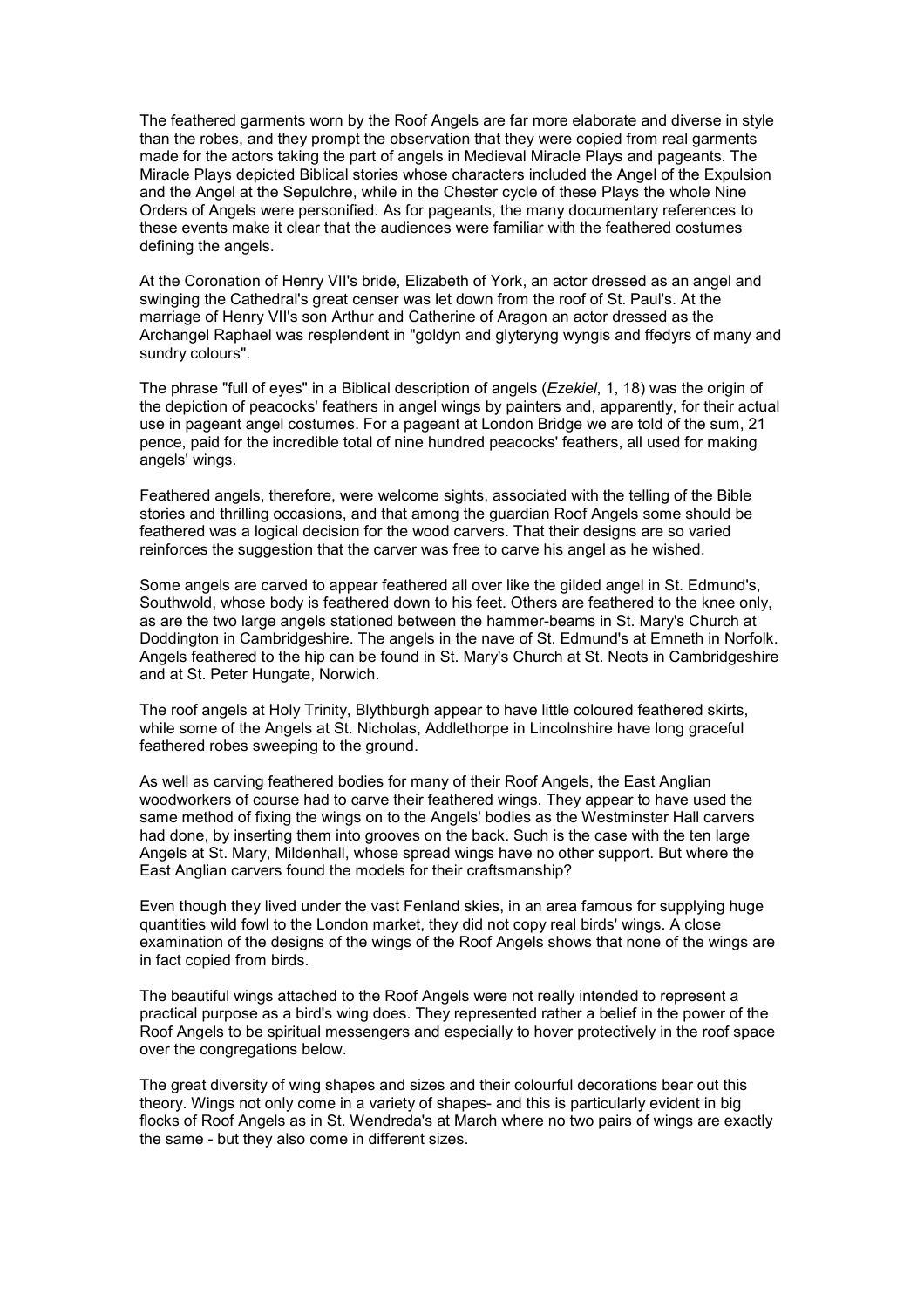They can be full-length and folded along the Angel's sides as in St. Edmund, Emneth and in the Abbey of St. Mary and St. Thomas of Canterbury at Wymondham in Norfolk, or kneelength as in All Saints, Walsoken. Most Roof Angels have one pair of wings, but some are provided with three pairs.

These are traditionally associated with the Seraphim, elegantly arranged with one pair crossed above the head, one pair extended out at the sides and one pair folded down the legs, as seen on the two big feathered Angels a St. Mary, Doddington. In addition some of the Roof Angels tucked into corners have been given only a single wing so that they fit into the confined space, for example in the crowded roof of St. Wendreda's at March.

Brilliantly coloured decorative wings include those recently repainted at St. Mary, South Creak (in red and green), those at All Saints, Necton (in red, blue, cream and fawn), at St.Michaelat-Plea and St. Peter Hungate in Norwich, and at St. Mary, Pinchbeck, where the wings of the Roof Angels are all gleaming gold.

To add to the richness of their design and decoration, almost all the Roof Angels are supplied with imaged messages in the form of objects they are carrying, or actions they are doing. These messages, some of which are difficult for us to interpret today, would have been absolutely clear to the congregations to whom they were first directed and for whom the Bible stories were a large part of their lives.

The device of shields, which many of the Angels clasp to their bodies, is used to convey these messages. The message which the Westminster Hall Angels carried on their shields was the power of kingship implied by Richard II's coat-of-arms; those carried by most of the East Anglian Roof Angels are of a spiritual content.

These include the Instruments of the Passion (crown of thorns, nails, hammer and pincers, scourges, dice, seamless robe, pillar and cords, ladder, pieces of silver) which can be seen in St. Peter and St. Paul, Swaffham, All Saints, Tilney, and St. Mary at Coddenham in Suffolk, and the Instruments for serving Mass in St. Edmunds, Emneth. Other Angels swing censers and carry crowns, opened books, little churches and chalices, while All Saints at Landbeach in Cambridgeshire and two Norfolk churches, St. Botolph's at Banningham and St. Mary's at South Creake each have angels holding hearts.

The only example so far found of a Roof Angel carrying a tiny soul in a cloth held by his two hands is not in an East Anglian church but at All Saints Church in York. It is probable that more Angels performing this traditional task await discovery in East Anglia.

The other attribute of angels, their association with music as painted by many artists, is well represented among the Roof Angels. High in the roof the Angels perform on small organs, lutes, stringed instruments, and trumpets, and can be seen doing this, among many other examples, in St. Mary's at Buckden in Cambridgeshire, St. John's at Stamford in Lincolnshire and St. Andrew's at Burlingham in Norfolk. Here the carvers may have copied the instruments from those actually used by their local church bands.

It is clear from the craftsmanship, the lovingly carved details, and the careful effort put into the positioning on the East Anglian Roofs that the carvers of the Angels were motivated by devotional inspiration and that the Angels were considered as precious and beloved guardians by their congregations. Many were destroyed in periods of religious intolerance.

What do the remaining Roof Angels mean to us today? They stand, now as then, as evidence of encompassing and compassionate faith. But in our more secular times they risk being ignored, even by architectural historians, and fading into obscurity.

Roof Angels are part of our National Heritage and should not be neglected. We hope therefore that this modest guidebook will inspire visitors to explore churches, look up at the Roofs, find more Angels to record, and in so doing add greatly to their own appreciation and pleasure.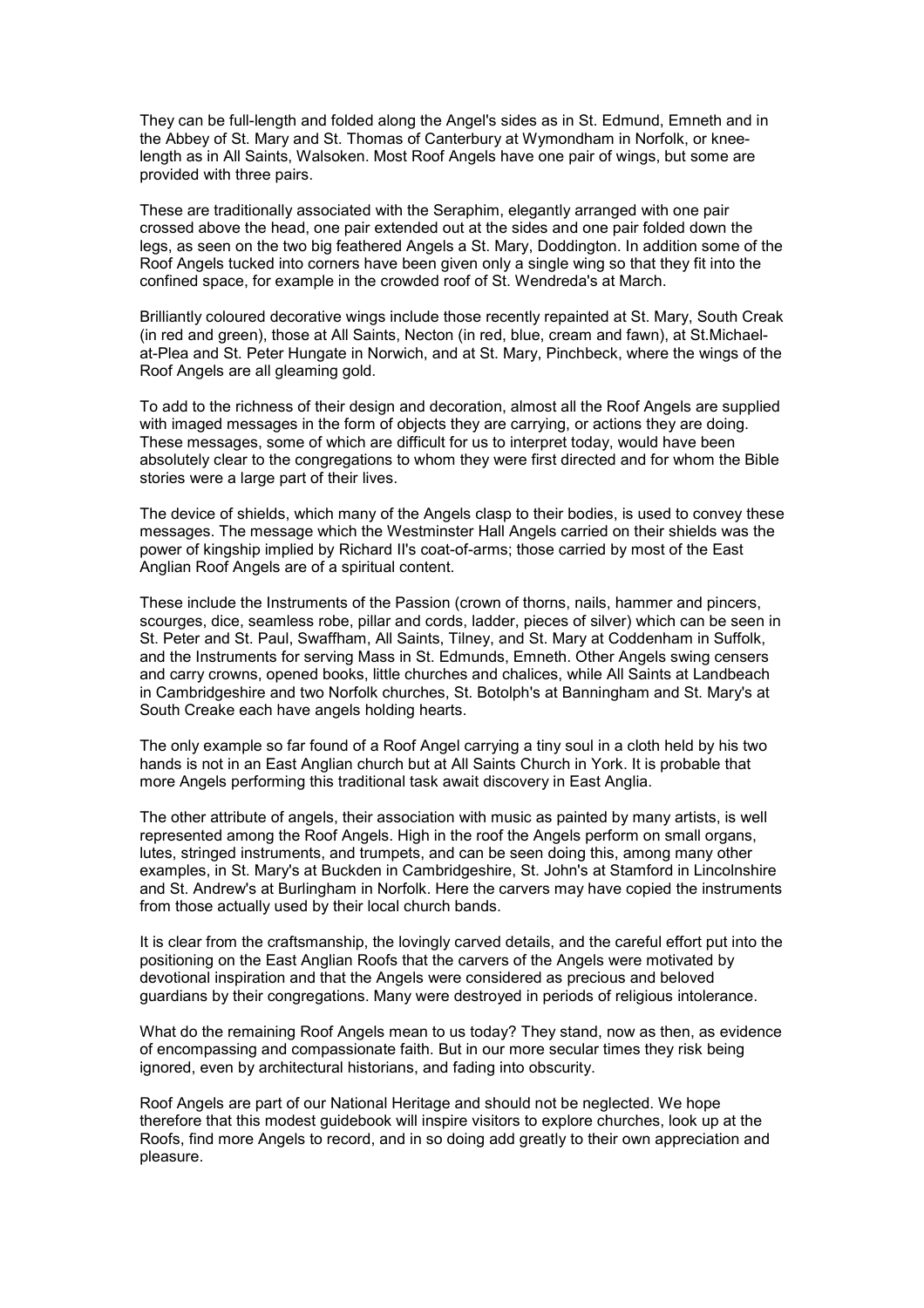# **Where to find the Roof Angels**

Many of the Churches are closed through the day for reasons of security; directions on how to obtain the Door Key are usually posted in the Church Porch. A pair of binoculars is a useful accessory. The best position for viewing the Roof Angels is by lying down at full length on a pew seat with your head towards the central aisle and looking up (ask for permission first from whoever has opened the Church for you). Please remember to leave an offering for the Angels.

(The Ordnance Survey Map References given refer to the nearest village / village centre / town centre)

**The name in bold blue print indicates a church with special features.**

# **CAMBRIDGESHIRE**

**Alconbury, St. Peter and St. Paul,** (map reference TL186760)

15th century Chancel Roof with 6 full-length Angels with wide outstretched wings, 16th century Nave Roof with angels on part of the wall-plate, 16<sup>th</sup> century Roofs in the North and South Aisles, carved Angels on some of the wall-posts.

**Bourn, St. Helen and St. Mary,** (map reference TL325565)

Single hammerbeam Roof with 5 Angels of unknown age on each side of the Chancel Roof, holding shields, wings folded downwards, very small angels at the foot of the wall-posts.

## **Buckden, St. Mary** (map reference TL192678)

Arch-braced Roof with interesting Angels. There are 6 large, almost life-size, in the Chancel standing at the feet of the intermediate principals, with long robes, curly hair, holding alternately tablets and open books; carved c. 1435-1438 when the Chancel was rebuilt by Bishop Grey of Lincoln and his prebend, John Depyng. The tablets may have held either the Bishop's arms or those of his prebend. The South Aisle Roof has 5 Angels from the same period but different in appearance being tall and thin, and all not merely holding but demonstrating how to play musical instruments, the lute, viol, tabor, dulcimer and hurdygurdy.

# **Cambridge, The Church of the Holy Sepulcre, The Round Church** (map reference TL458567)

The Round Church, modelled on the 4th century Church of the Holy Sepulchre in Jerusalem, was built c.1130. The Angel Roofs in the Chancel and North Aisle were installed in the 15th century during a major restructuring; the Roof beams and the Angels have darkened extremely over time. The 6 half-length Angels in the Chancel have widespread wings; the 14 half-length Angels in the Chancel hold shields obscuring their bodies and their widespread wings are all carved in the same pattern.

## **Castor, St. Kyneburgha** (map reference TL124986)

In 650 A. D. Saint. Kyneburgha, daughter of the King of Mercia, founded a Convent on the ruins of a huge Roman palace at Castor. The present Church was developed with Saxon and Norman additions. The spire was added to the Tower in 1350. The 15th century oak Angel Roof has a total of 66 wooden figures, most of them Angels, in the Nave, the Side Aisles, South Porch and Priest's Room, carved into the roof beams and into the wooden upright posts supporting the beams. Many of the Angels in the Roof carry musical instruments,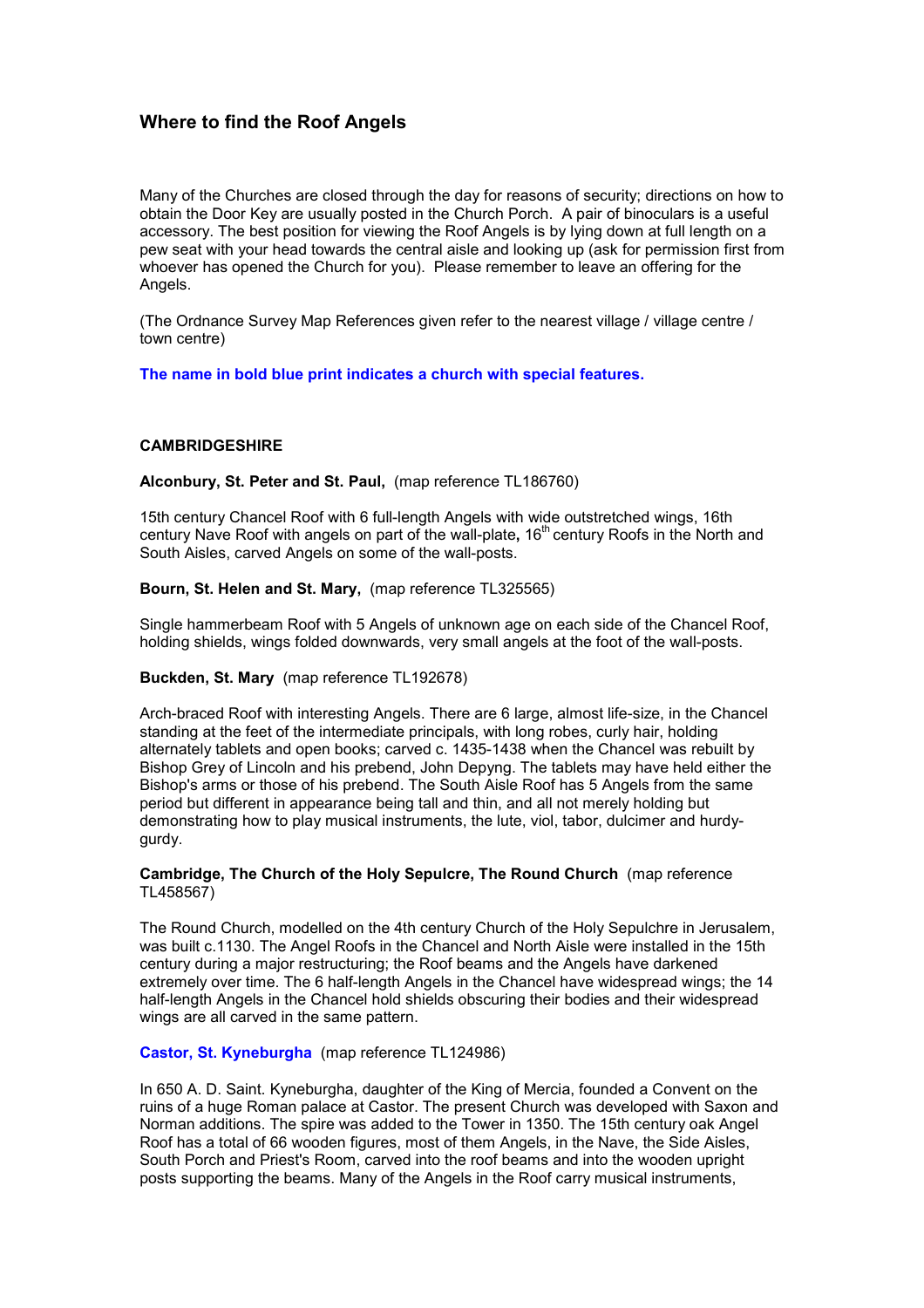including trumpets, tambourines, pan pipes, flutes and violins.

*Special feature*: the display of 12 large full-length Angels with huge outstretched wings in the Nave, 7 of them with gold-feathered bodies, 5 with red and green robes.

Excellent Guide to the Roof Angels, "The Whole Company of Heaven", with illustrations by James Tovey.

# **Comberton, St. Mary** (map reference TL386556)

One of the churches visited by Dowsing's breakers in 1644 when he "took down 36 cherubims". Vestiges of the Angels' wings can be seen in the North Aisle**,** 10 remnants on the Nave side, 5 on the window side.

#### **Doddington, St. Mary** (map reference TL402906)

Early 15th century archbraced Nave Roof, later restored, with 8 large full-length Angels. 6 wear long robes and have widespread wings, 3 hold their hands up in prayer, and 3 hold shields. The other 2, positioned opposite each other, are Seraphim, beautifully feathered all over except for their feet, with three pairs of large wings, one pair folded high above their heads, one pair spread out sideways, the third pair folded down their sides to their feet. 24 small demi-angels, some feathered all over, are carved on the wall plates, and another 32 on the tie beams.

#### **Ellington, All Saints** (map reference TL161720)

15th century archbraced Roof. Eight larger than life-size Angels sit on the intermediate principals in the Nave Roof. They all wear long robes, have curly hair, and hold objects, some of which are defaced. Their wings are large, outstretched, and prominent; they differ in pattern and some have been repaired and brightened.

The South Aisle has 4 large life-size Angels with long robes and curly hair; 1 has lost his hands, one his face, the restored wings match those in Nave. The North Aisle has 4 large Angels, 1 a feathered Seraphim with 3 pairs of wings, 3 in long robes, 1 of them defaced, all with restored wings.

#### **Elm, All Saints** (map reference TF473068)

High and handsome double hammerbeam Roof with remnants of what must have been a proud array of some 40 Angels. The 7 remaining are small demi-angels in poor condition, some with broken wings, holding discoloured shields with indistinct markings.

## **Fordham, St. Peter and St. Mary Magdalene** (map reference TL625707)

The Chancel Roof has 15 half-length Angels; of the 3 on the North wall 2 carry shields and 1 a scroll, on the South wall 1 carries a shield, 1 has hands folded in prayer, 1 holds hands up adoring. Nine Angels on the three tie beams hold scrolls and shields. The Chancel was reordered and redecorated in 1904-5, when the Angels may have been painted in their current bright colours.

# **Great Gransden, St. Bartholomew** (map reference TL270560)

The Nave Roof has 8 carved figures, 2 are feathered Angels with their wings folded over at front and musical instruments in their hands. The 6 others are wingless, wear long robes and carry shields. The North Aisle has 8 small half-length Angels, some wingless. The South Aisle has 7 small Angels, 2 feathered all over; the heads have been defaced.

## **Great Shelford, St. Mary** (map reference TL464523)

This church has a handsome 15th century Roof of unusual construction with both king and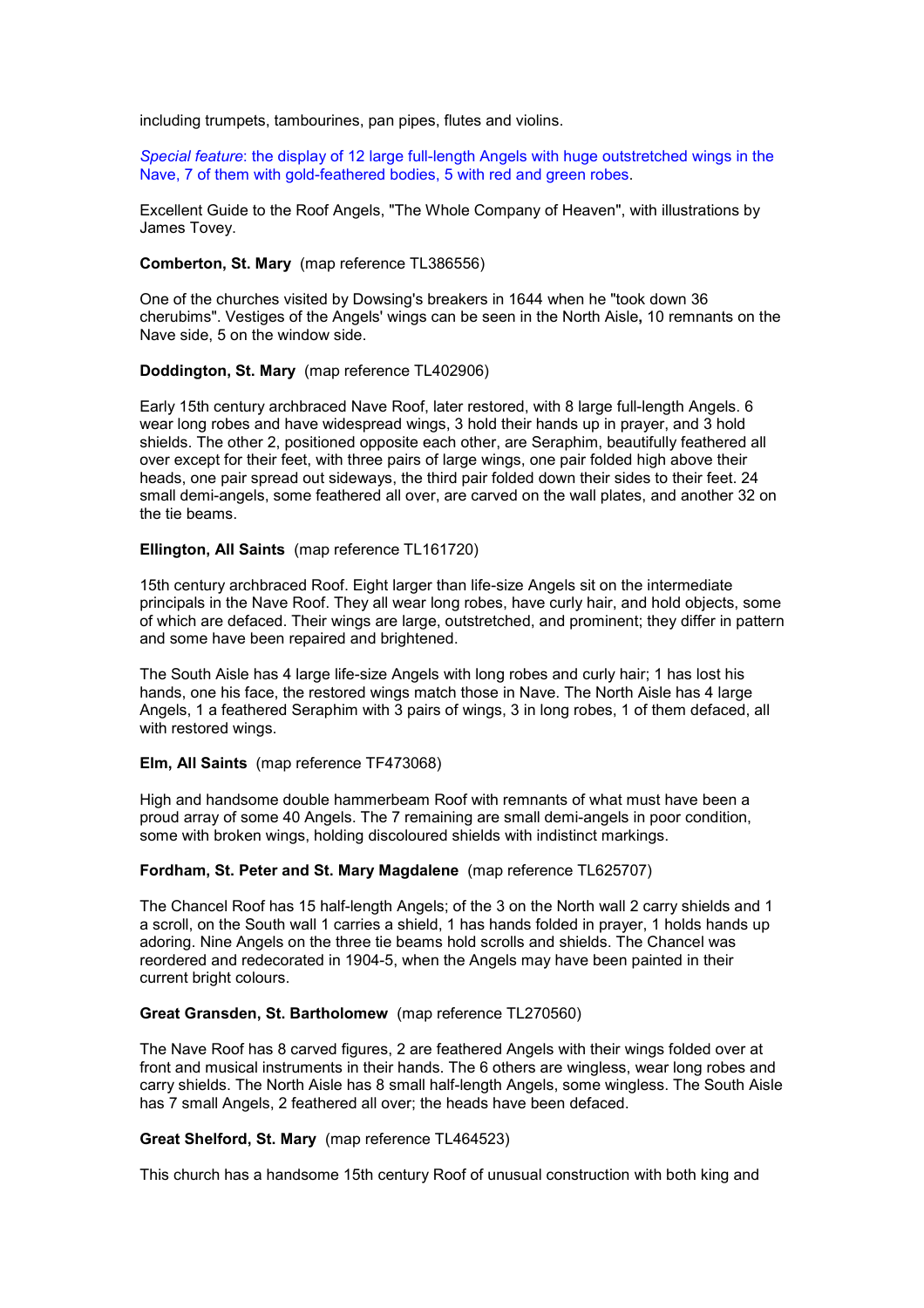queen posts and false hammerbeams (without hammer posts). When Dowsing's breakers visited this church in 1644 he ordered "12 cherubim to be taken down", but several full-length Angels, although without wings, are still attached to the beams; 4 raise their hands in prayer, others hold books and objects.

#### **Hamerton, All Saints** (map reference TL243728)

The 15th century Nave Roof has 8 large full-length Angels positioned on the intermediate principals**.** 7 have long robes, the eighth a long feathered dress. All have masses of curly hair and clasp their hands or hold musical instruments and other objects**.** Their outstretched wings are carved in an unusually broad and solid pattern.

#### **Huntingdon, All Saints** (map reference TL135798)

15th century Roof restored in the 1950s when the Chancel Roof was repainted in bright colours. 6 Angels of very dark wood, about 3 feet high, in the Chancel Roof, all wearing robes, with wings folded down at their sides and picked out with gilding, and crosses on their heads. They hold the Instruments of the Passion, crown of thorns, flail, nails and hammer, ladder, sponge and spear. 24 small waist-length Angels are on the crossbars high in the Chancel Roof; they have large wings extended sideways, little ermine collars and all hold scrolls. The Nave Roof has 6 larger Angels, 4-5 feet high, of very dark wood, all in long robes, with curly hair bound with a fillet, wings folded at the sides. 3 hold musical instruments, 2 shields, 1 an open book, and 2 clasp their hands.

#### **Isleham, St. Andrew** (map reference TL645743)

A unique Angel Roof in that it records the exact year of its making, 1495, and the name of its donor, Crystofer Peyton, who had it made to commemorate his mother, father, wife and himself**.** His Roof has alternating hammerbeams and tie beams, both king and queen posts, and Angels lying on the hammerbeams.

# **Kimbolton, St. Andrew** (map reference TL098680)

In the 17th century this church was under the patronage of the Earl of Manchester who was responsible for appointing Dowsing. Some damage and defacement from that time can be seen in the church and may explain the missing wings of the Angels on the 15th century Roofs. 2 large Angels in the South Chapel lack one wing each; the remaining wings are of a striking pattern with jagged separated feathers on the underside. These Angels have curly hair, crosses on their heads, one holds a shield with a red cross, and both show traces of faded colour. Eight small Angels on the wall-plate underneath have similar patterned wings, while 3 Angels in the South Aisle, 2 in robes and 1 feathered, and 2 in the North Chapel, are wingless.

## **Landbeach, All Saints** (map reference TL475650)

8 life-size wingless Angels on the hammerbeams of the Nave Roof, 4 feathered all over except for their feet and 4 with long robes, all with small crosses on their heads. They all hold shields with heraldic arms, which may have been repainted during the Victorian restoration during the 1860s. During restoration work in the 1980s, mortices to hold a single pair of wings were observed on the Angels' backs. There are 7 very small demi-angels on the crossbeams. Another 10 wingless Angels in the Aisle, about 18" high, with curly hair and long robes, 3 with hands clasped in prayer, 2 holding hearts, 3 holding shields and 1 a scroll.

## **Madingley, St. Mary Magdalene** (map reference TL395602)

Dowsing ordered "14 cherubims in wood to be taken down" in this church but faithful church members seem to have been able to rescue some of their Roof Angels, since 10 very emaciated remnants are now affixed to the inside walls of the tower. These Angels are bleached white; they are wingless, headless and only one has a hand.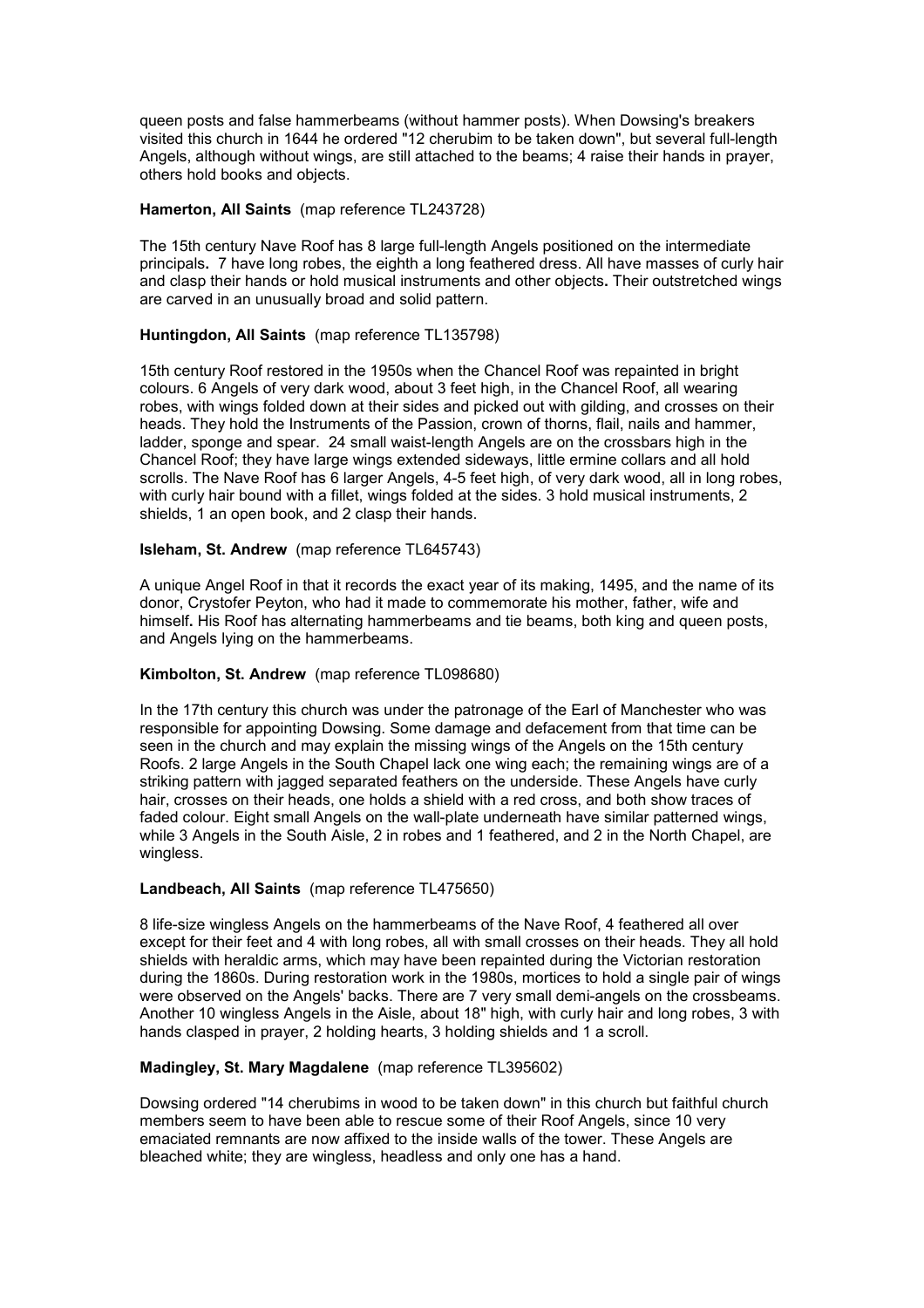#### **March, St. Wendreda** (map reference TL422964)

7th century shrine of Saint Wendreda, daughter of a Christian Anglian King, with possible early Saxon and Norman structures entirely rebuilt on the strength of an Indulgence of 1343 permitting its use for pilgrims; 140-foot tower added between 1350-1380. The double hammer-beam roof was built between 1470-1530. It holds 118 Angels, many with outstretched wings, carved from English oak and placed at every conceivable vantage point. Viewing of the Roof Angels is greatly assisted by using the mirror trolley available for visitors.

*Special feature*: the number and diversity of the Angels and their ingenious positioning covering the whole Roof.

Excellent Guide Books, to the Church by Peter Baxandall, and to the Roof Angels by Trevor Bevis.

#### **Offord Cluny, All Saints** (map reference TL220672)

15th century arch-braced Nave Roof with 6 distinctive wingless Angels, all with little crosses on their heads, resting on long planks of wood which are affixed to the Roof beams. 2 are feathered all over; 1 folds his hands, the other holds his hands up in adoration. Two wear long robes; one holds a censor, the other a book. Of the last 2, 1 carries a shield on his left arm and a dagger in his right hand; the other wears a knee-length tunic with an ermine collar and holds a long stave in his right hand.

#### **Soham, St. Andrew** (map reference TL591734)

An unusual Nave Roof where the roof truss has both king and queen posts with the spaces between filled with more struts to make 10. Every alternate truss is a false hammerbeam (without hammer posts) carrying Angels.

#### **St. Neots, St. Mary** (map reference TL188592)

The original 12th century church was extensively rebuilt during the 14th and 15th centuries. The main body was complete about 1486, the porches in 1489 and the massive tower, 128 feet high, was begun at the same time. This became one of the largest, most uniform late medieval churches in England, known for its size and construction as the Cathedral of Huntingdonshire. The 15th century oak Nave Roof consists of arch-braced cambered beams with ornate carving.

*Special feature*: 10 large 3/4 length winged angels with feathered bodies, placed on the principals midway in the 5 bays of the Nave. The host of elaborately carved small Angels and animals, including hunting dogs, hares, rams, deer, unicorns and dragons, running along the cornices and the beams in the Nave and South Aisle Roofs.

Comprehensive Guidebook with a history of the town and the Church.

#### **Tilbrook, All Saints** (map reference TL080691)

The late 15th century archbraced Nave Roof was replaced in the 19th century. 6 15th century Angels were retained; they are three-quarter length with curly hair and are now wingless. They hold shields and objects or clasp their hands. The 15th century North Aisle Roof has 4 wingless Angels with elongated faces curly hair and long robes; they hold a wreath, a shield and two musical instruments. The North Chapel has 1 Angel very similar in appearance to the 4 in the North Aisle with the addition of large upraised wings.

#### **LINCOLNSHIRE**

**Addlethorpe, St. Nicholas** (map reference TF534682)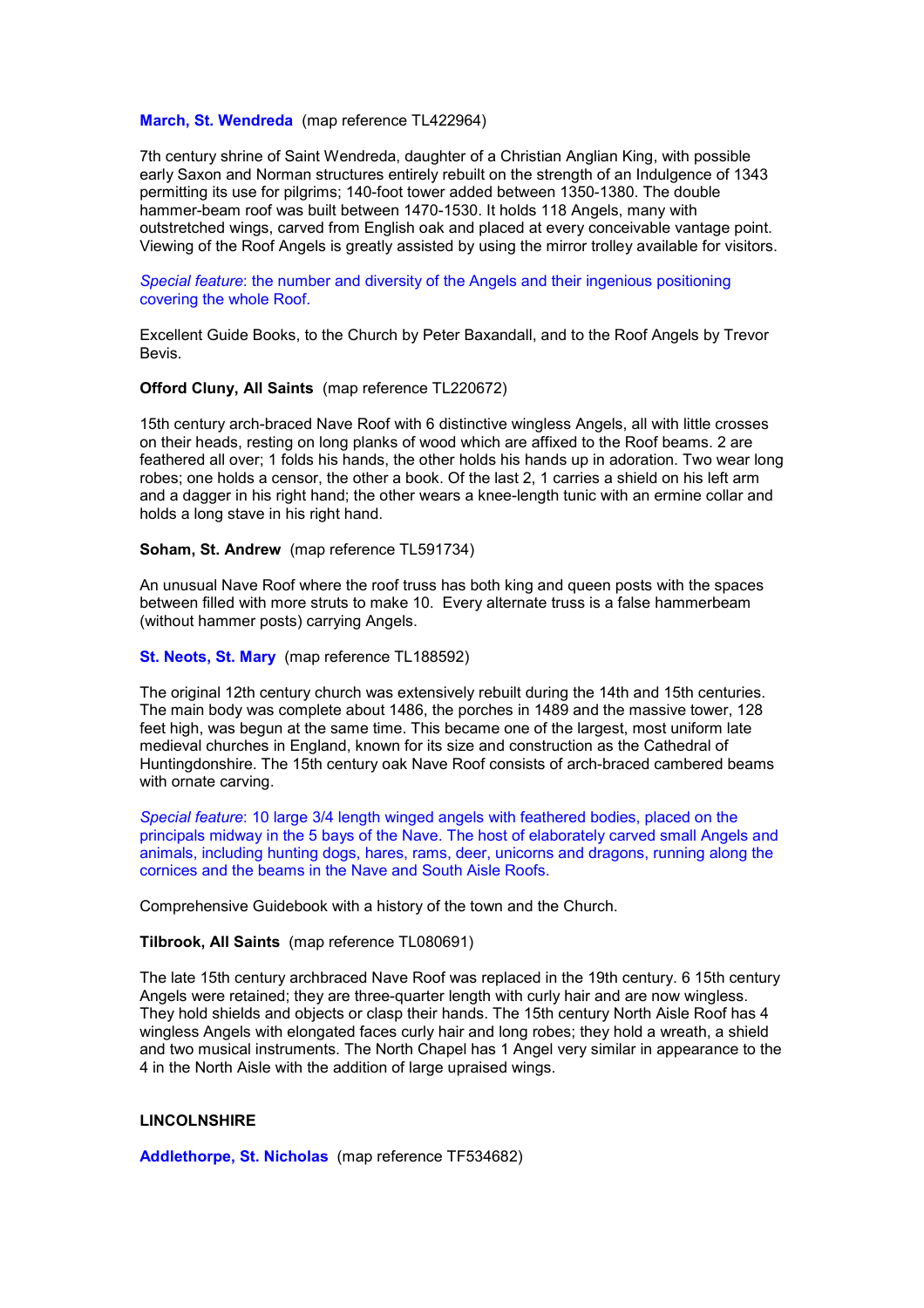The Church was built between 1360 and 1420.The chancel was removed in the 17th century, but fortunately much of the original woodwork of the Church has survived. The Roof is of low pitch with queen posts and tie beams, ornamented at the intersections with elaborately carved bosses. The South Aisle Roof has curious carved figures; when this Roof was carefully restored in 1992 these figures and the bosses were taken down and soaked in a solution to fill and restore them; some were so fragile they could have crumbled in the hand. Carvings on the Roof of the North Aisle were lost in restoration work a century ago. On the Nave Roof there were originally 10 wooden Angels situated on the principals between those connected by the tie-beams; the 2 Angels nearest the tower disappeared at an unknown date.

*Special feature*: the 8 remaining wingless Angels with large elongated faces and some wearing dresses of a unique pattern, a feathered robe covering the whole body, fitting tightly to the hips and then spreading out in very long feathers to the ground. These unusual Angels are not holding anything; instead they all raise their large left hands in a gesture of blessing to the congregation below.

A booklet is available, by Tony Barker, with an interesting history of Addlethorpe village and the Church. Photograph courtesy of Mr. David Elliott

**Benington, All Saints,** (map reference TF386451)

6 Roof Angels all holding shields (one broken), 4 without wings.

**Brant Broughton, St. Helen,** (map reference SK917541)

15th century Angel Roof with full-winged Angels whose present colouring and appearance is due to mid-Victorian restoration by the architect G. F. Bodley.

**Careby, St. Stephen,** (map reference TF026164)

4 Roof Angels, 1 under repair in the Belfry Tower, all with full-length robes and a single pair of wings, 2 carrying books, 1 with Bible; no signs of having ever been coloured.

**Freiston, St. James,** (map reference TF398426)

 Nave roof with alternating tie beams, 18 angels against the principals, 7 holding shields, 11 with shields missing.

#### **Gedney, St. Mary Magdalene,** (map reference TF391242)

15th century archbraced roof with tie-beams and 1 single hammer- beam above the Font; 1 small Roof Angel with outstretched wings, large bosses at the intersections of which at least 2 represent Instruments of the Passion.

#### **Halton Holgate, St. Andrew,** (map reference TF417651)

Archbraced roof with tie beams, destroyed and rebuilt in 1846 together with 8 angels in the Nave, wearing full-length robes and carrying shields.

#### **Pinchbeck, St. Mary,** (map reference TF239258)

Church dating from the 14th century, Nave roof has alternating tie-beams on arched braces, 10 full-length Angels on the hammer-beams all with golden hair, gold collars and large gold wings pointing downwards; all Angels carry shields painted with coats-of-arms.

## **Spalding, St. Mary and St. Nicholas** (map reference TF241230)

The foundations of the Church were begun in 1284. The oak Roof is of hammerbeam construction and was put into the Church in 1450, replacing the former roof. It supports 28 waist-length wooden Angels dressed in robes, with crowns upon their curly hair and with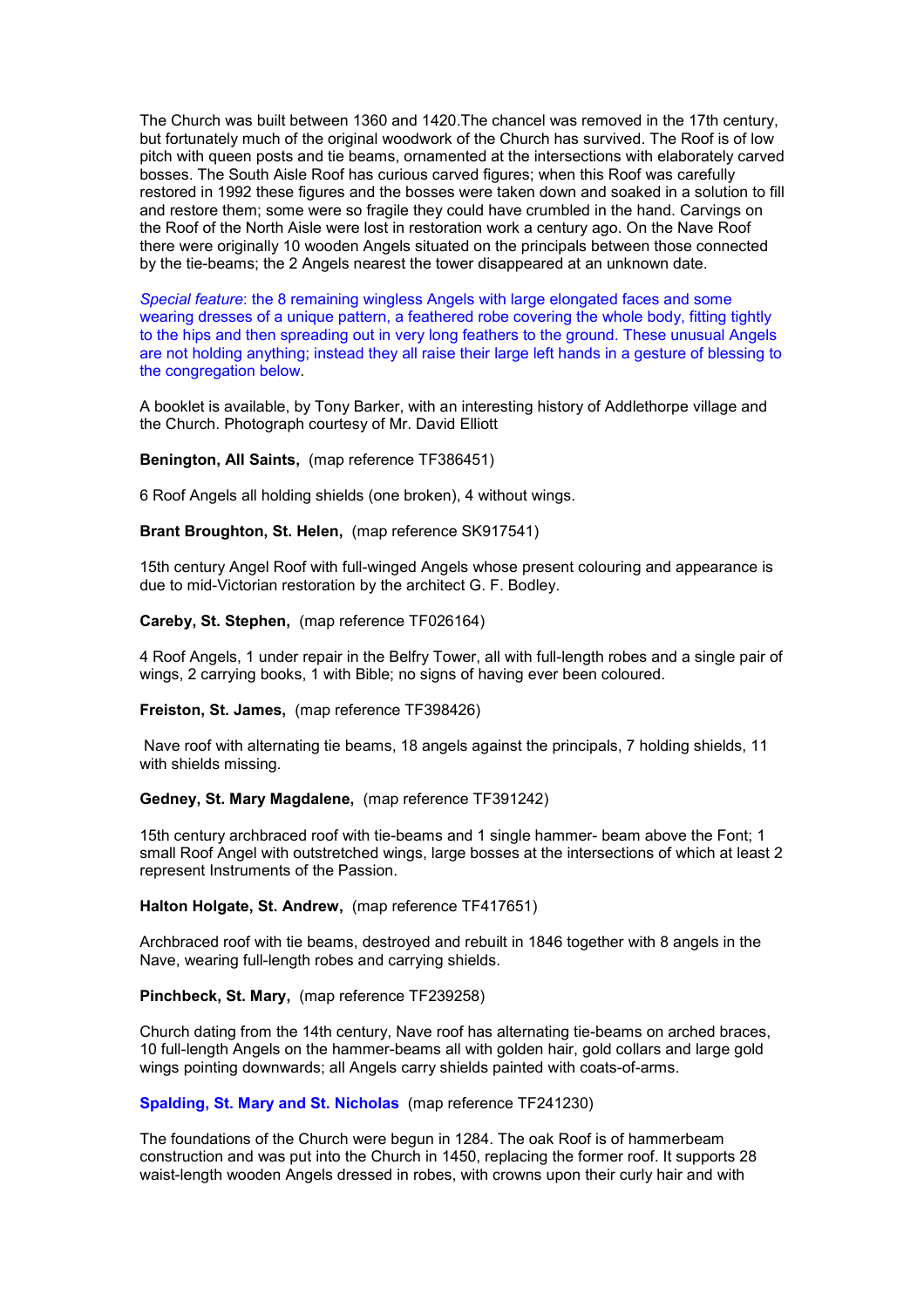spreading wings. All of them carry shields on which are painted the instruments of the Passion.

*Special feature*: the remarkably well preserved Roof, best viewed when standing by the Font near the West Door. Thoroughly restored in 1865, this is an example of a Hammerbeam Roof where iron ties have been inserted across the width to control the tendency of this type of roof to spread.

Interesting history of the Church and district, *700 Years in the life of Spalding Parish Church.*

# **Stamford, All Saints,** (map reference TF030073)

In 1449 William de Bruges, first Garter King of Arms, who had the Chapel and Clerestory built, commissioned a Roof Angel bearing the signs of the Passion. Today there are 6 fulllength painted wooden Angels wearing long robes in the Chancel Roof, and 4 half-length unpainted wooden Angels in the Lady Chapel Roof; 3 of the Angels carry scrolls, 4 carry shields and 1 holds a cross.

#### **Stamford, St. John the Baptist**, (map reference TF024074)

25 wooden Angels in the Roof of which 23 are full-length with outstretched wings and wearing robes; some are painted red and black, which may be original colouring, some are unpainted, carrying musical instruments, books, shields, wreath, crown and cross.

**Whaplode, St. Mary** (map reference TF308242)

Archbraced Nave Roof with hammerbeams, c.1500, only 3 small wingless Angels remain, 1 carries a scroll, 2 carry shields.

# **NORFOLK**

#### **Banningham, St. Botolph** (map reference TGT220297)

Hammerbeam Nave Roof with 14 Angels, 7 on each side, all winged except 3. These Angels were repainted in the 1950s. They all wear long robes and carry objects. On the North side of the Nave 2 Angels carry plain shields, 1 a shield with a cross, 1 a shield with a symbol, 1 a shield with a heart, 1 carries a wreath in his hands, and 1 a crown. On the South side 3 Angels carry plain shields, 1 a chalice, 1 an open book, 1 a folded cloth and 1 a heart in his hands.

**Barney, St. Mary** (map reference TF995324)

The Nave Roof, which was restored in 1889, has 8 Angels in not very good condition and badly wood-wormed; 2 are winged, 2 have 1 wing each, and 4 are wingless. They all wear robes, 4 carry shields, and there are vestiges of the original colouring, gold on the Angels' hair and red or brown on the robes.

#### **Blakeney, St. Nicholas** (map reference TG029438)

15th century single hammerbeam Nave Roof with recumbent Angels on the hammerbeams.

#### **Burlingham, St. Andrew** (map reference TG371102)

Hammerbeam Nave roof with 10 three-quarter length winged Angels and 4 smaller Angels. They carry the instruments of the Passion and musical instruments and retain some vestiges of colour mostly on the objects they hold.

**Carbrooke, St. Peter and St. Paul** (map reference TF951022)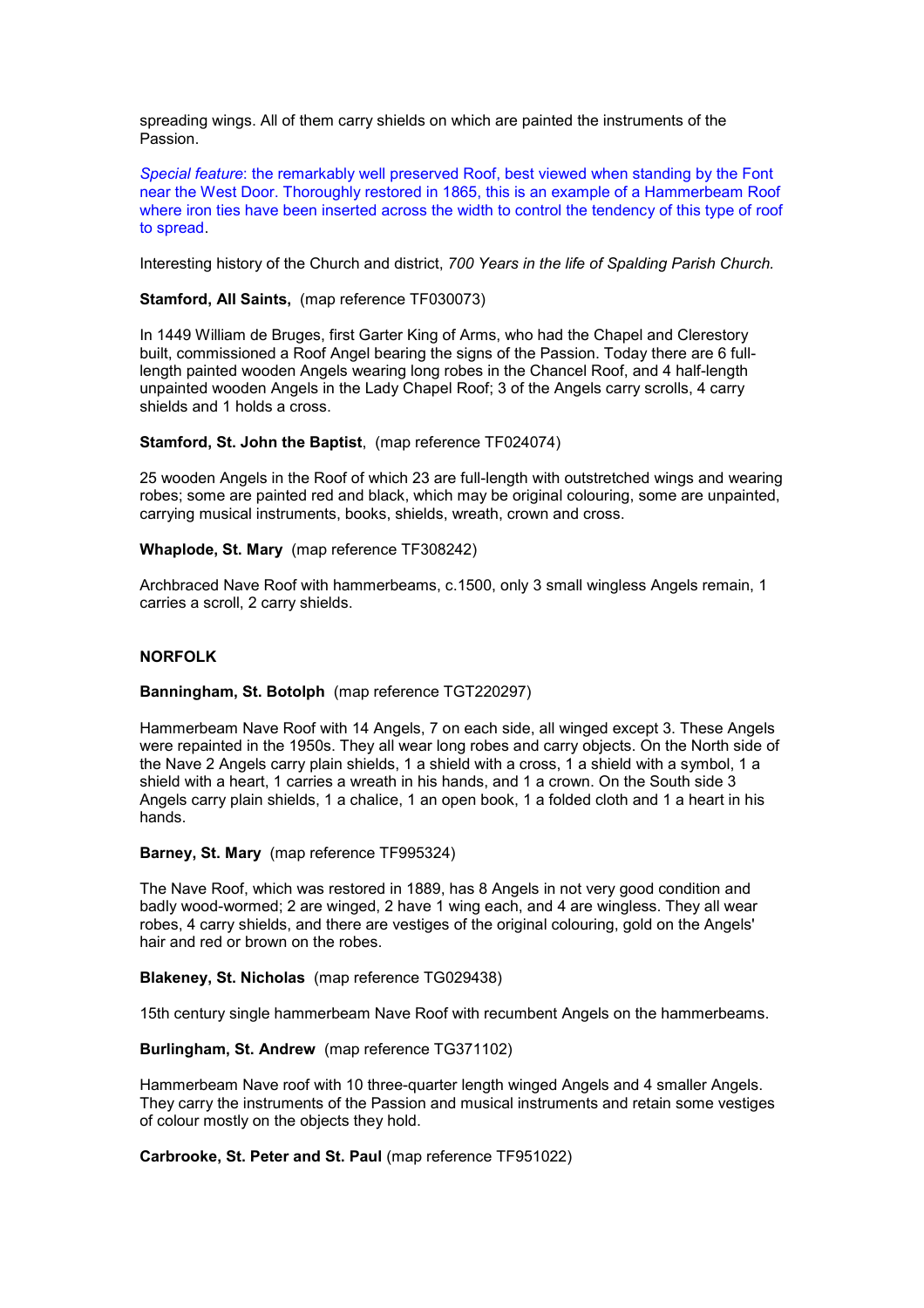A spacious 15th century archbraced Nave roof with large floral bosses at the intersections and false hammerbeams. The Nave contains 24 Angels, 12 full-length and 12 semi-Angels, carrying objects or clasping their hands in prayer.

**Cawston, St. Agnes** (map reference TG136239)

Single hammerbeam Nave roof with very large, over life-size, standing Angels with huge outstretched wings and feathered bodies and legs showing vestiges of colouring. The wallplates carry rows of demi-Angels with outstretched wings. Large floral bosses decorate the intersections of the purlins and principals.

# **Creake, North, St. Mary the Virgin** (map reference TF855381)

A very fine 15th century hammerbeam and archbraced roof richly furnished with flocks of Angels. The Nave contains 20 full-length wingless Angels recumbent on the hammerbeams. They have full-length robes, and hold musical instruments and instruments of the Passion. They wear short crimped hair, are serene, almost smiling. A frieze along the wall-plates on each side with a total of 36 ¾-length small Angels with outstretched wings, hands held up in prayer or holding objects; 18 ¾- length small angels with a single pair of wings at the junctions of the roof trusses and the purlins. There are 8 ¾- length small wingless Angels in the corbels supporting the alternate roof trusses. All the Nave Angels show signs of the original medieval colourings. In the Chancel, restored in the Victorian era, a similar Roof supports, 14 full-length Angels with wings folded up near their heads, in part boldly picked out in white and red. They all wear hats, some with little crosses on top, have a variety of hairstyles and some are bearded. 7 hold shields and the rest carry objects. 12 wingless figures are placed between the Angels. In the Sanctuary are 6 full-length vertical figures.

*Special feature*: the carving of a tiny angel sitting at the feet of one of the 20 full-length Nave Angels may represent a dead child, something not found in any other East Anglian Angel Roof. This perhaps bears witness to the woodcarver's personal loss and sorrow.

Photograph courtesy of Mr. Norman McIver.

**Creake, South, St. Mary** (map reference TF862357)

Late 13th century church, the Nave rebuilt after 1400, hammerbeam and archbraced Roof with 22 full-length winged wooden Angels on the hammerbeams. The Roof was restored in 1956 and 1970, the Angels were repaired and repainted in bright colours; they now all have long white robes, golden hair, and wings painted in red and white or green and white stripes. The Angels in the corners have been placed so tightly that there is space for only one wing. All the Angels are holding objects, the Instruments of the Passion, a shield with the arms of Edward the Black Prince (after 1415), and the rarely seen symbol of a large red heart.

*Special feature*: the opportunity to compare this church with its near neighbour at North Creake and note the treatment and arrangements of Angels on roofs of similar construction, and in the brightly painted restored Angels to obtain a glimpse of how the 15th century congregations saw their Angels.

Booklet obtainable in the Church.

**Downham Market, St. Edmund** (map reference TF614032)

Archbraced tie-beam Nave roof with 12 Angels at the foot of the intermediate principals, 6 on each side. They are all semi-Angels with wings in two distinct styles, alternately extended sideways and at shoulder height, and matching their opposite partners. 7 wear crowns, 6 carry shields, and 6 clasp their hands in prayer or hold them up in adoration. The Angels were repainted in 1898 when their wings were coloured grey.

**Emneth, St. Edmund** (map reference TF490073)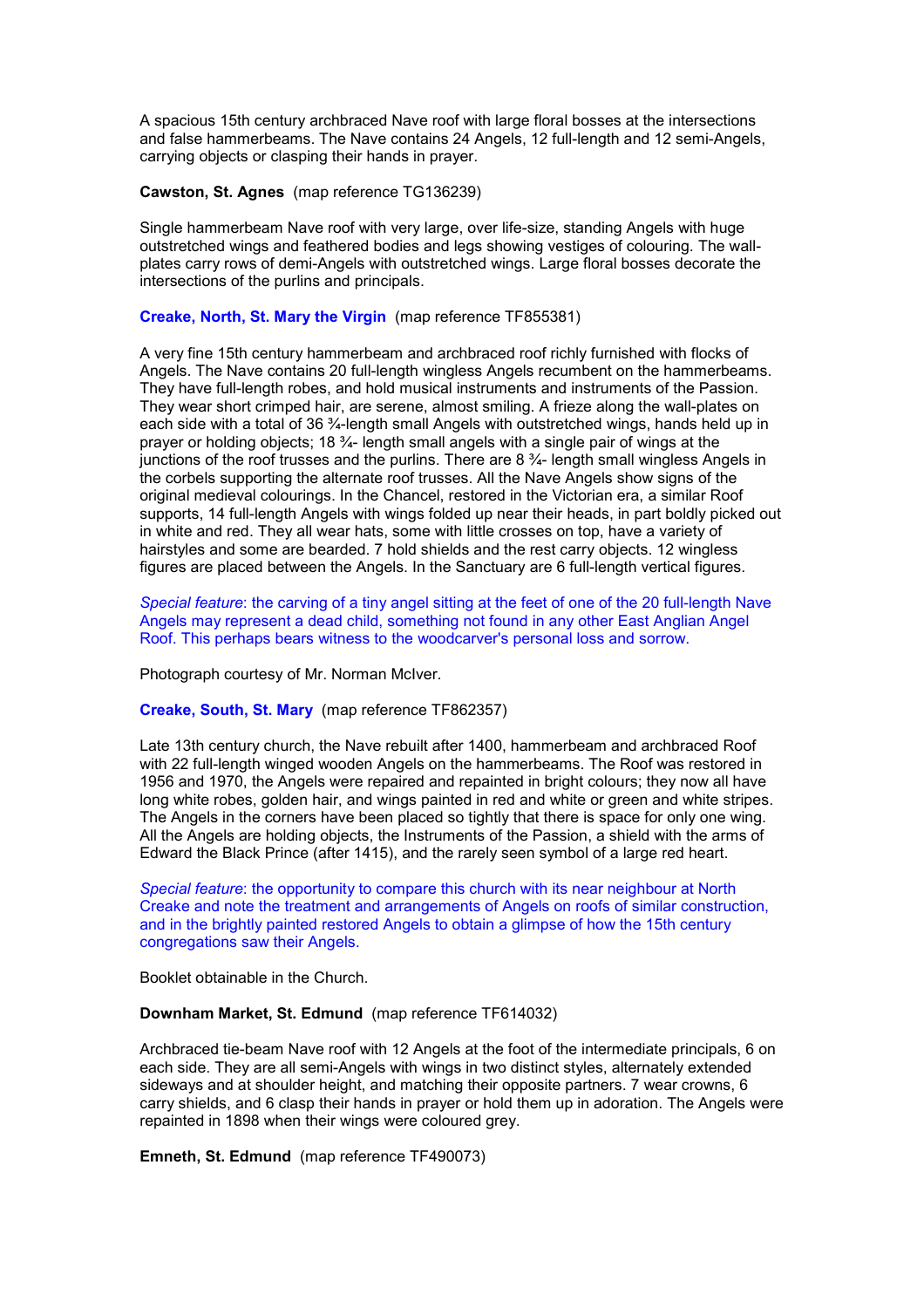Archbraced tie beam Nave Roof with 14 full-length Angels, 7 on each side. These Angels are feathered down their arms and on their bodies to the knees from where robes continue to cover their feet. Their wings are folded flat against their sides with the tips coming up behind their curly hair. Their heads are thrown back and the Angels gaze upwards. Their hands are realistically well-carved, and they all carry objects to match those carried by their opposite partners; 4 carry open books, 2 censers, 2 pillars, 2 chalices with wafers, 2 frames and 2 caskets in the shape of ecclesiastical buildings. These Angels are not in good condition. The wood is very pale and appears desiccated. Visible splits, cracks and holes caused either by woodworm or shot, as well as bolts driven through some of the Angels. 39 demi-Angels are on the tie beams, 3 on each side of 6 beams and 3 on the east wall; they have outstretched wings and carry shields, crosses, scrolls and books, or clasp their hands in prayer.

## **Fincham, St. Martin** (map reference TF688064)

 Hammerbeam and archbraced Roof with collar, and recumbent Angels on the hammerbeams.

# **Gissing, St. Mary** (map reference TM142855)

Double hammerbeam Nave Roof, the top hammers linked by tie beams with kingposts in the ridge and a double row of Angels with outstretched wings on the hammers.

# **Great Witchingham, St. Mary** (map reference TG104208)

Archbraced Nave Roof with 9 wingless semi-Angels along the ridge. 3 are holding shields, 1 a banner and 1 a cross; 2 hold up their hands in blessing, 1 holds his hands at waist level, 1 crosses his hands over his heart. There are no vestiges of the original colouring and no signs of restoration on these Angels.

# **Harpley, St. Lawrence** (map reference TF792258)

15th century Archbraced Nave Roof with the unusual feature of a panel carved with 18 winged semi-Angels placed along the ridge at the apex of the Roof. 34 little demi-Angels of head and wings only are carved along the deep wall-plates of the Nave, 17 on each side. None of these Angels are carrying anything and no vestiges of colouring or gilding can be detected.

## **Hockwold cum Wilton, St. Peter** (map reference TL734975)

This Church has been redundant for some 30 years and is maintained by the Redundant Churches Trust. 15th century archbraced Nave Roof with tie beams alternating with hammerbeams. 8 wingless Angels, wearing full-length robes and either haloes or crowns, hold out their hands in blessing. No vestiges of colour or gilding remain on the bleached dry wood.

## **Holme Hale, St. Andrew** (map reference TF889076)

15th century single hammerbeam Nave Roof with winged semi-Angels on the hammerbeams, their hands open in an adoring gesture or folded in prayer.

# **Howe, St. Mary** (map reference TG277000)

15th century archbraced Nave Roof with 7 Angels and 1 head of a King on the very long wall posts which extend for about a metre down the Nave walls, 4 Angels on the south side and 3 Angels and the King on the north side. All the Angels are winged, 6 are half-length, the 7th, placed closest to the Chancel opposite the King, is head and bust only. 1 Angel carries a book, 1 a shield, and 5 have hands steepled in prayer. No visible vestiges of colouring or gilding remain.

## **King's Lynn, St. Nicholas** (map reference TF621195)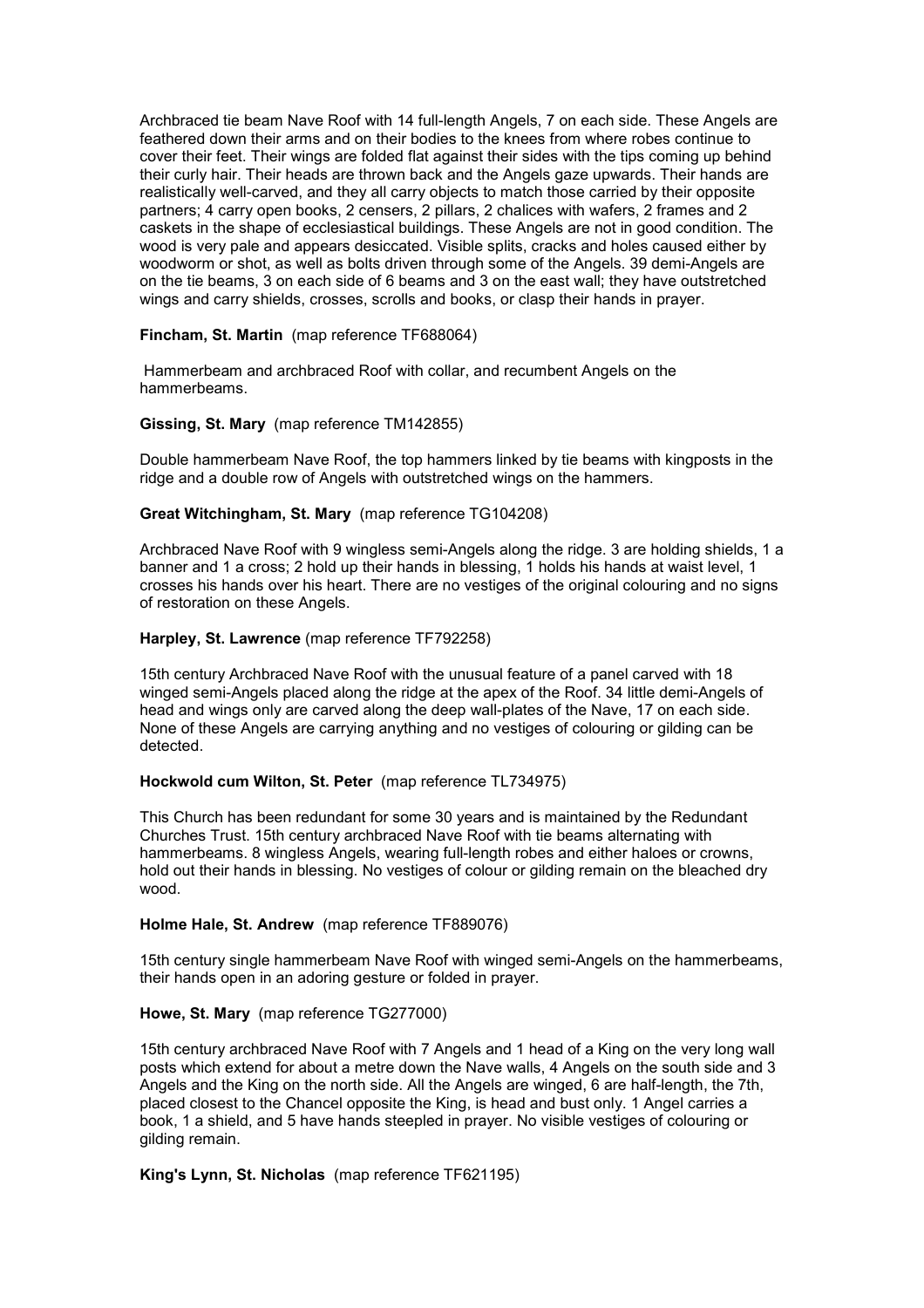A large church, 200 feet long and 70 feet wide, with a 15th century archbraced Nave Roof with queen posts. Big full-length angels with widespread wings and looking down on the congregation are positioned above the high clerestory windows.

#### **Knapton, St. Peter and St. Paul** (map reference TG307340)

Double hammerbeam Nave Roof, archbraced between the wall posts, with a wide span of 30½ feet. Exceptionally it can be dated exactly having been given by John Smithe in 1503. The Roof supports 138 Angels in three tiers; the lower ones are modern. Many of the Angels are coloured in red and green, with gilded hair and crowns, and some wear ermine tippets. They carry various objects and musical instruments.

#### **Methwold, St. George** (map reference TL734945)

Archbraced and hammerbeam Nave Roof with 5 large full-length Angels with long robes and small wings remaining on the hammerbeams, 3 Angels and their hammerbeams missing. On the north side 1 Angel holds a book in his left hand, his right hand is missing; the next Angel holds a crown with vestiges of gilding; the third Angel holds a crown of thorns. On the south side 1 Angel puts his left hand on his breast and holds a sword handle in his right. The second Angel holds three nails in his left hand and carries over his left arm a strap, scourge or maniple; there is a hole in his right hand where he may have carried a hammer. On each side of the first Angel on the north side is a half-length Angel, one feathered, one robed, with crossed hands. Small Angels with widespread wings are on the crossbeams; some have been damaged during repairs to the beams and have lost wings and bodies.

# **Necton, All Saints** (map reference TF880098)

Early 14th century church, a major reconstruction in 1490 added the magnificent hammerbeam and archbraced Nave Roof, richly carved and painted, restored in 1982 when much of the original colouring was left. The result is soft gentle colouring over the whole Roof. 10 winged recumbent Angels lie on the hammer-beams. They wear long whitish robes, neat short yellow hair, have painted faces with clearly marked eyebrows and watchful dark eyes, and very unusual wings folded against the body. They are multicoloured in tones of blue, red, cream and fawn with a chequered effect. Eight carry objects, crowns, mitres, goblet and censor, and two fold their hands in prayer. The wall-posts under these Angels carry carved figures of the Apostles. Wallplates along each side carry a total of 32 small carved Angels in two rows, in a variety of sizes, head and shoulders, half-length and knee-length, holding objects or adoring. The Roof beams are decorated with bosses and bratishing.

*Special feature*: the detailed decoration and colouring of the whole Roof forming a background to the distinctive Angels.

Booklet available in the Church.

#### **Northwold, St. Andrew** (map reference TG226099)

Archbraced and hammerbeam Nave Roof with a total of 32 Angels. Six wear long robes and have a single pair of wings. They carry shields with different insignia: St. George's cross, St. Andrew's cross, a black cross on a red background, 3 gold crowns on a red background, 3 gold crowns on a pale blue background, and a white chevron on a dark background. 26 Angels have three pairs of wings covering most of their bodies. These Angels and their Roof were restored and repainted in the Victorian era, copying the original colours of which vestiges are still visible.

#### **Norwich, St. Giles** (map reference TG219083)

Early 15th century archbraced and hammerbeam Nave Roof with 12 large winged Angels, 6 each side on the hammerbeams, holding shields with the arms of France, England and Castile. 11 small winged demi-angels of very dark wood on the wall-plates along the Nave.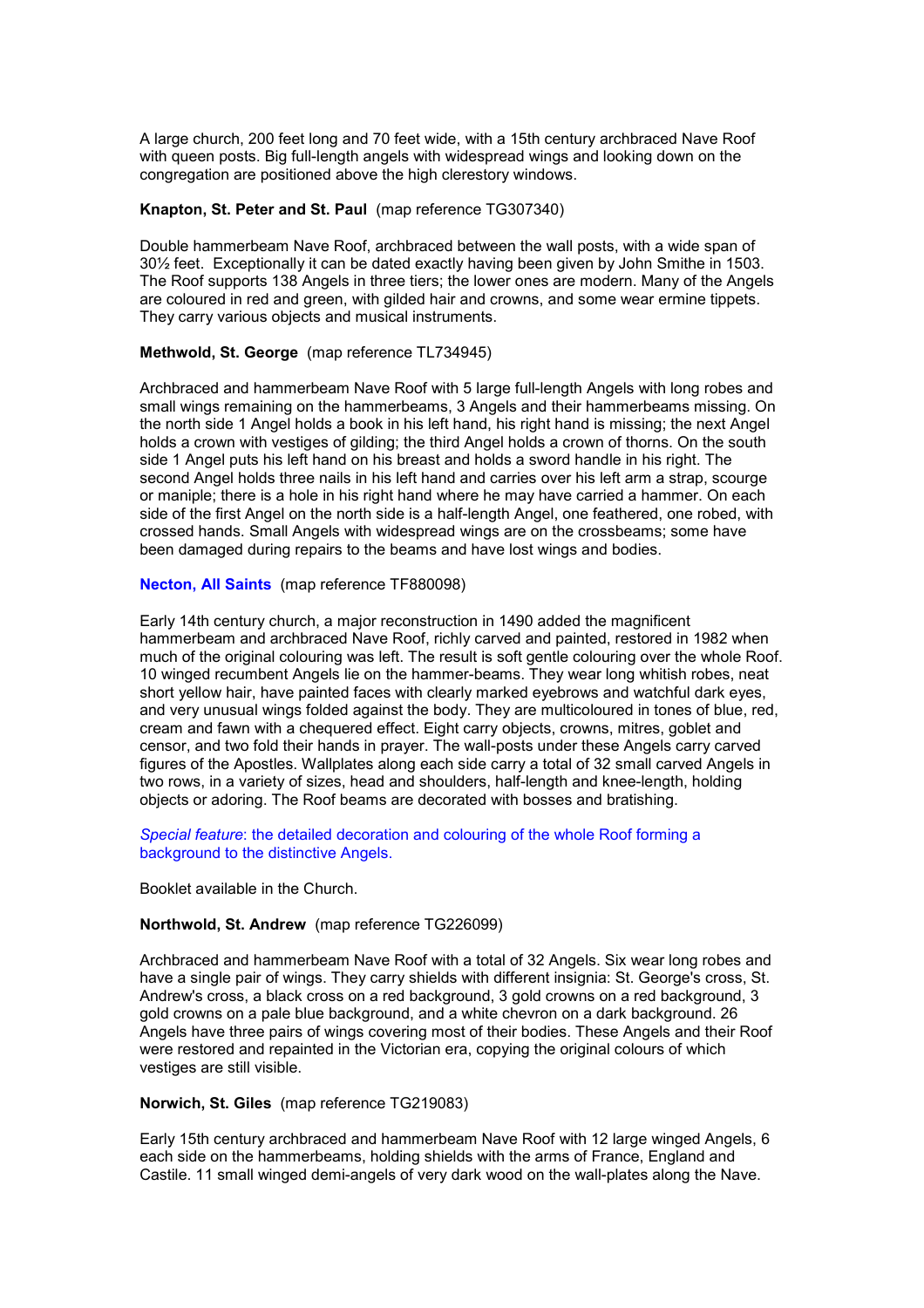The chancel Roof was demolished in 1531 and rebuilt in 1866 with 6 modern Angels.

# **Norwich, St. Mary Coslany** (map reference TG219083)

This former church is now private, and access is difficult. Its plain archbraced Roof has remnants of 4 Angels, at the intersections of the cross ribs with the purlins, arranged around the central boss of a rayed figure of the Virgin. Angels 1 and 3, opposite each other and wearing similar robes, are wingless, looking ahead, holding their right hands on their breasts and their left hands on their bodies. Angel 2, with remnants of his wings, and 4 with full-length wings, opposite each other and wearing similar robes with open collars, direct their gaze downward. Their curly hair is brushed back from high foreheads and their hands raised in adoration.

## **Norwich, St. Michael-at-Plea** (map reference TG219083)

The archbraced Nave Roof of this former church, now open during normal retail hours as a SPCK bookshop in the nave and a small cafe in the chancel, has 9 half-length Angels with large outstretched wings arranged along the ridge at the apex of the Roof. These Angels all hold shields with various insignia; they have been recently repainted and gilded, with golden wings and hair and gilt-feathered upper bodies and arms.

## **Norwich, St. Peter Hungate** (map reference TG219083)

This former church became a Church Museum, and is closed. Access is therefore difficult. The hammerbeam Roof was rebuilt about 1460 and has a total of 28 Angels, 7 a side down the Nave, 1 at each side near the Chancel, 4 at the crossing and 4 each in the side aisles. 5 of these Angels are feathered, 1 is in armour, the rest in robes. Some hold a variety of objects, books, scrolls, a mitre; the others hold up their hands in adoration, clasp them together or place them on their breasts. All the Angels were recently gilded.

# **Norwich, St. Peter Mancroft** (map reference TG224094)

The hammerbeam and archbraced Roof, continuous though the Nave and Chancel, was completed in 1455. It has the unusual feature that the hammerbeams, which support 20 Angels on each side, are partly concealed below by a large area of fan-like groining supported on very long wall-posts. The waist-length hammerbeam Angels have widespread wings and very curly hair; 22 carry shields, 2 lutes, 2 mitres, 3 crowns, 1 a sword, 10 are folding their hands. In the Nave the intersections are decorated with bosses of Tudor roses. In the Chancel instead of bosses the intersections contain small Angels, 8 on each side, while the ridge is ornamented with 9 suns in splendour with the face of Christ, a blue sun to mark the beginning of the Chancel, the other 8 gold with alternating red and blue edges.

*Special feature*: the uninterrupted view of this magnificent Roof in its entirety since there is no structural division between Nave and Chancel. Also that this is a church where spreading outwards of the walls due to the immense weight of the Roof was treated in a radical way: in 1962-4 the Roof was jacked up on scaffolding and the walls literally pulled back into position.

A Guidebook is available.

# **Pulham, St. Mary Magdalene** (map reference TM210853)

Archbraced oak Nave Roof with 10 half-length winged Angels, 5 on each side; their hands are empty and arranged in varying positions.

## **Ringland, St. Peter** (map reference TG108142)

A beautifully ornate Hammerbeam and archbraced Nave Roof with long archbraced wallposts and Angels on the ends of the hammerbeams. A possible dating for the 36 Angels is the length of tenure as Bishop of Norwich of Walter Lyhart, 1446 to 1472, since his initial W is carved on a bishop's mitre held by one of Angels. These robed Angels have sweet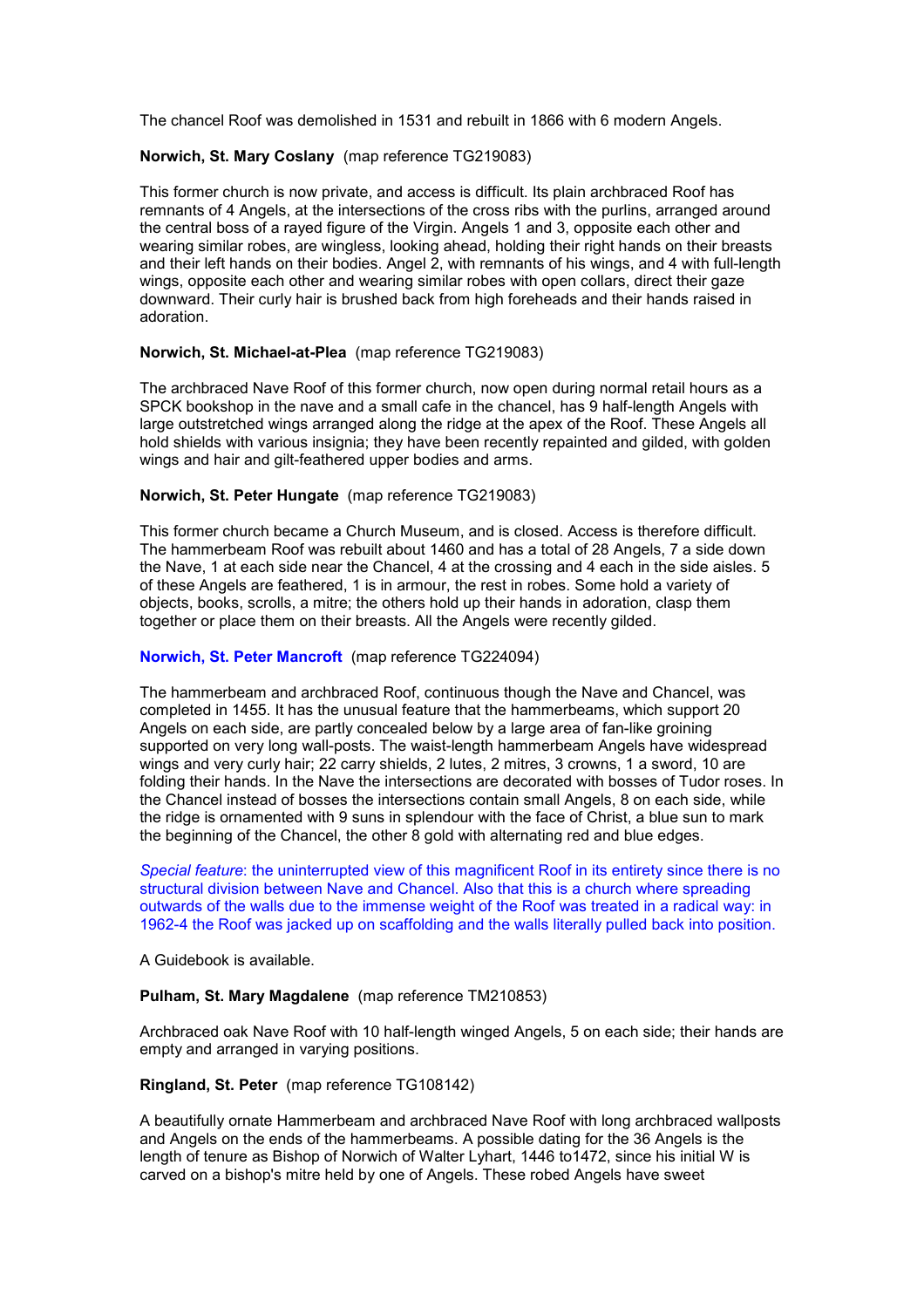expressions, curly hair and are carrying shields and books or holding their hands in clasped or adoring positions. Some Victorian repair work was carried out at the East end.

## **Salle, St. Peter and St. Paul** (map reference TG110248)

15th century archbraced Nave Roof in this large church of which the nave is 28 feet wide and the total length 171 feet. 24 half-length Angels in the Nave Roof, 1 of which is headless and wingless; some have Victorian replacement wings and 2 are completely Victorian. 4 are holding shields, the others hold one hand, flat with straight fingers, on their breasts and the other at waist level, except for one of the Victorian replacement who clasps his hands in prayer. Vestiges of the original paint remain on some of the wings and bodies.

#### **Sparham, St. Mary** (map reference TG073197)

15th century archbraced Nave Roof with 9 Angels flying along the apex of the Roof, 8 flying towards the east and one turned to fly west. 4 carry shields, 5 carry Instruments of the Passion. During Victorian restoration the Angels were painted in bright colours.

#### **Swaffham, St. Peter and St. Paul** (map reference TF820090)

The Church was rebuilt between 1454 and 1490 on the remains of a previous church, and the double hammerbeam Roof of chestnut wood dates from this time. The craftsmen who designed the Roof calculated how to span a width of 51 fee with a minimum of thrust to prevent outward spreading of the walls. The result is a magnificent Roof carrying a total of 88 Angels on the double row of hammerbeams, and an additional 104 Angels on the wall plates along each side. The 88 half-length Angels have spread wings and crowns and all are holding shields, the instruments of the Passion and other objects including scrolls. The corner Angels are one-winged to fit into the tight space. The Chancel contains another 7 Angels in the roof and 5 on the underside of the ridge. Restoration work on the Roof in 1888-1895 uncovered small bullets or slugs embedded in the Angels. In the 1990's work carried out from scaffolding to stabilise the Angels showed that many of them had become very fragile and so they were pinned and glued *in situ.*

*Special feature:* A particularly lovely example of a double hammerbeam Roof carrying flocks of Angels, made of chestnut wood instead of the more usual oak.

Guidebook available.

#### **Swainsthorpe, St. Peter** (map reference TG218012)

Archbraced Roof with 12 winged Angels in the Nave and 8 in the Chancel, three-quarter length and all carrying objects. 2 Angels in the Chancel carry harps, the others a chalice, crown, scroll, book, shield and a medallion with 6-point star. In the Nave 2 carry chalices, 2 books, and the other objects include a harp, crown, and a medallion with 12-point star. Extensive restoration took place in the 19th century and no vestiges remain of the original painting and gilding.

# **Tasburgh, St. Mary** (map reference TM201962)

Restored hammerbeam and archbraced Nave Roof with 14 winged demi-Angels on the hammer beams, head and bust only, 6 with closed eyes, 8 with open eyes. No vestiges of colouring or evidence remain to show they were ever painted.

#### **Thorpe Abbots, All Saints** (map reference TM192798)

The Chancel Roof has 6 half-length winged Angels. On the north side the centre Angel holds a cross, the 2 others clasp their hands in prayer. On the south side the 2 outer Angels clasp their hands in prayer, the centre Angel carries a beautifully carved lyre. These Angels are carved in very darkened wood and bear no signs of colouring or restoration.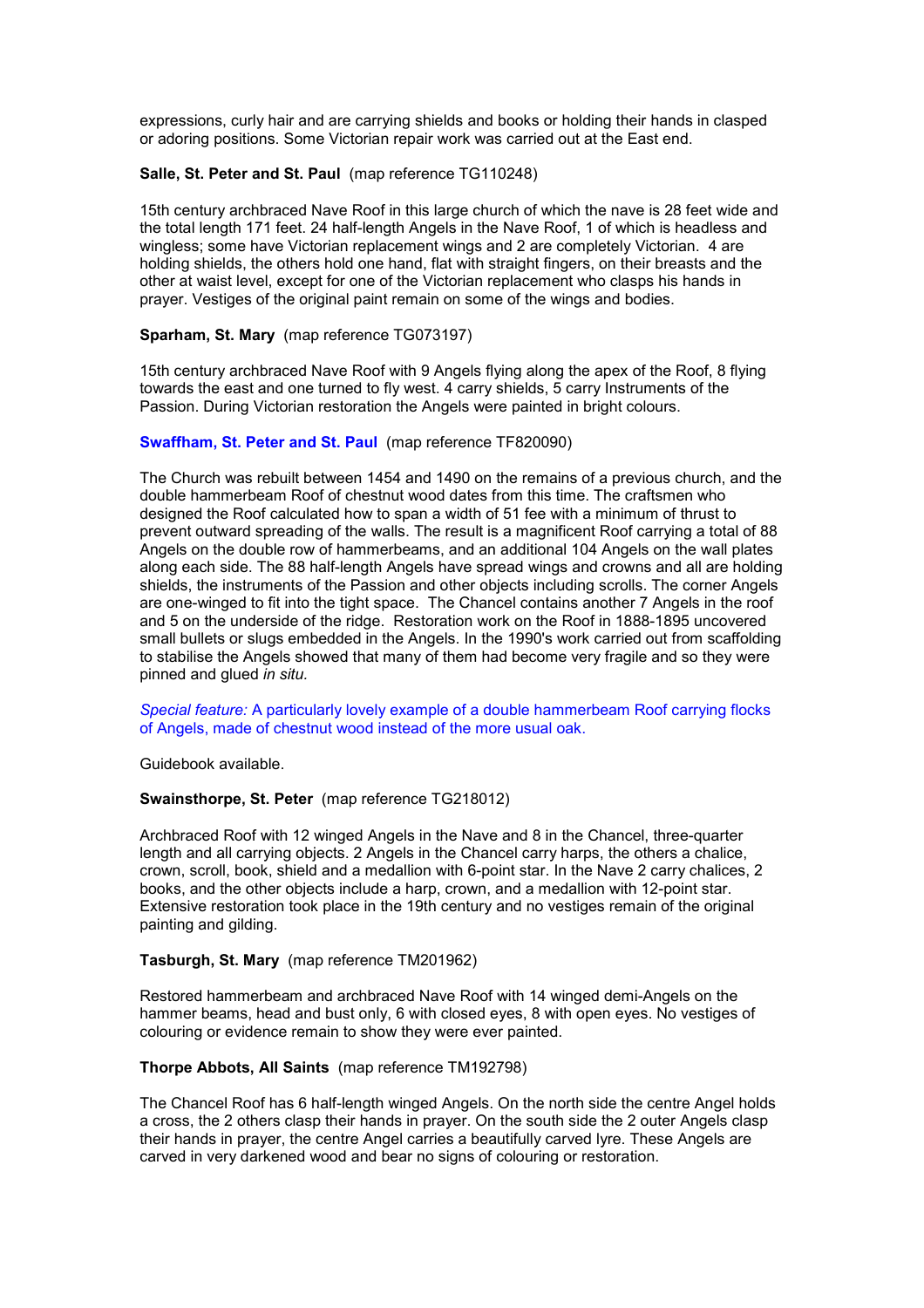## **Tilney, All Saints** (map reference TF568180)

15th century double hammerbeam Roof with 22 demi-Angels in the Nave Roof, 11 on each side, some damaged, with spread wings and carrying shields. 14 half-length robed Angels in the Chancel Roof with drooping wings and long curly hair over which a band with a cross is placed; these Angels carry shields on which the Instruments of the Passion are depicted. 2 more Angels at the arch carry the sacred monogram and a star.

# **Trunch, St. Botolph** (map reference TG287347)

Archbraced hammerbeam Roof with Angels with folded wings on the hammerbeams.

## **Upwell, St. Peter** (map reference TF503021)

A fine 15th century arch-braced Roof with elaborately carved tie beams and large Angels with outstretched wings on the intermediate principals. There are 16 in the Nave, 5 in the North Aisle and 6 in the South Aisle. The Angels have curly hair, full-length robes, and prominent hands with which they hold the Instruments of the Passion, books and lutes or else they hold their hands up, palms outwards, in blessing or adoration. The wall-plates have rows of little half-length Angels with feathered bodies, curly hair and large outstretched wings positioned on each side of the large Angels.

*Special feature*: The Gallery in the North Aisle affords a rare opportunity to examine the large Angels at close quarters, enabling the visitor to get a good idea of their size, and weight, and the work involved in positioning them, as well as being able to study the beautiful carving.

# **Walsoken, All Saints** (map reference TF480105)

Archbraced hammerbeam Nave Roof with small hammerbeams close up against the Roof with winged Angels on the hammers; tiny wingless Angels along the ridge of which only 11 remain.

## **West Lynn, St. Peter** (map reference TF610198)

15th century hammerbeam and archbraced Nave Roof with 12 winged Angels, wearing long robes and carrying shields, the Instruments of the Passion and the keys of St. Peter. No visible evidence remains of any colouring or gilding.

## **Wiggenhall, St. Mary Magdalene** (map reference TF596109)

15th century archbraced and hammerbeam Nave Roof with 10 wingless full-length Angels and figures, one of whom is a Bishop, on the hammers.

## **Wymondham Abbey, St. Mary and St. Thomas of Canterbury** (map reference TG120023)

A beautiful 15th century archbraced hammerbeam Nave Roof distinguished by its height, the roof ridge is almost 70 feet from ground level, and its narrow span and consequent steep pitch. Nine full-length large robed Angels with huge folded wings rest on the hammers down each side of the Nave. These Angels carry musical instruments or raise their hands in adoration. Smaller Angels between the hammers and on the wall-plates. Interesting richlydecorated mid-15th century hammerbeam Roof in the North Aisle, much restored, wider than the Nave Roof but of much lower pitch, with Angels on the hammers and vestiges of the original colouring.

# **SUFFOLK**

**Badingham, St. John the Baptist** (map reference TM308680)

Archbraced hammerbeam Nave Roof whose Roof Angels, ' 16 superstitious cherubims', were destroyed by Dowsing, and were replaced by 16 modern carved Angels on the hammers at the end of the nineteenth century.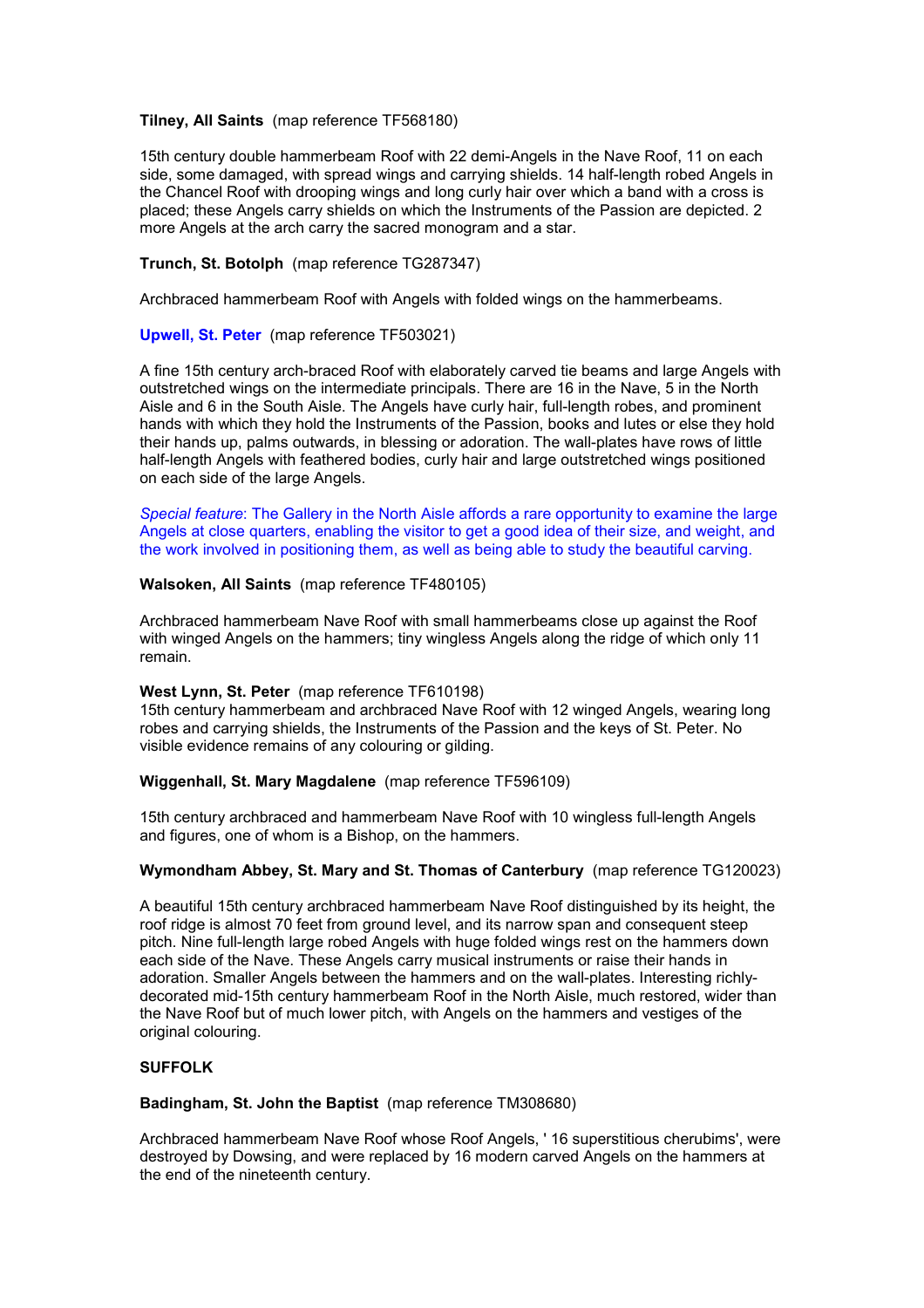#### **Badwell Ash, St. Mary** (map reference TL989688)

15th century hammerbeam Roof with Angels on the hammers showing signs of rough treatment; some of the objects carried have been hacked away.

## **Bardwell, St. Peter and St. Paul** (map reference TL942735)

A fine early 15th century archbraced and hammerbeam Nave Roof which originally had 26 Angels on the hammers. Only 4 Angels remain at the East end of the nave, 2 on each side. These Angels are wingless. They retain some vestiges of original colouring and carry objects probably associated with the building of the church. 1 holds a circular object, 1 a large mallet or hammer, 1 a document which may be a set of plans, and the fourth Angel holds an open book with the date: *MCCCCXXI* (1421) written on it, the presumed date of completion of the Roof.

#### **Blythburgh, Holy Trinity** (map reference TM451752)

Known as the Cathedral of the Marshes, this huge church is 127 feet long and 54 feet wide, and these proportions, and the light streaming in through the clerestory windows, produce a splendidly spacious effect, enhancing its Angel Roof. This is a 15th century arch-braced cambered tie-beam roof, continuous through nave and chancel; the beams are painted over the whole Roof with delicate traceries of flowers and the sacred monogram picked out in red and green on a white background. The  $\frac{3}{4}$  length Angels positioned in pairs along the ridge of the Roof and resting on elaborately decorated bosses still bear traces of the same colouring; They have golden hair, in some surmounted by a little cap and crown, serene faces, and little knee-length feathered skirts. They clasp shields to their chests with two hands and their spread wings are massive. Only 10 Angels remain where there must originally have been 20, and some of these have been repaired with new plain wings.

*Special feature:* The diversity in design of the original wings reflecting the individuality of the craftsmen, and the unusual paired positioning of these Angels on the high Roof ridge giving the illusion of endless flight.

Excellent Guidebook and postcards.

**Bramford, St. Mary** (map reference TM124463)

15th century hammerbeam Roof whose 16 original Nave Angels recumbent on the hammers suffered horrible mutilations presumably by Dowsing's men who visited this church in February 1644. 12 Angels were beheaded, 4 on the north side were apparently replaced later by blocks of wood. No vestiges of the original colouring or gilding can be seen.

#### **Bruisyard, St. Peter** (map reference TM329664)

Simple high archbraced roof mostly filled in with plaster. 12 very small Angel figures of dark wood, difficult to distinguish, 2 on each side of 5 small collars to the archbraces at the ridge, and 1 at each end.

# **Bury St. Edmunds, St. Mary** (map reference TL857647)

One of the largest parish churches in England, St. Mary's has an impressive late 15th century single hammerbeam Roof with 22 recumbent life-size Angels on the hammerbeams, alternating with arch-braced principals also carrying carved figures. The Roof is further enriched with a cornice showing a double band of demi-Angels with spread wings holding musical instruments and liturgical symbols. The full-length hammerbeam Angels wear long robes with elaborate collars; their hair is arranged in a variety of styles, their huge wings are folded along their sides and in their hands they are all holding objects against their chests.

*Special feature*: These huge and imposing Angels are carved in matching pairs, one on each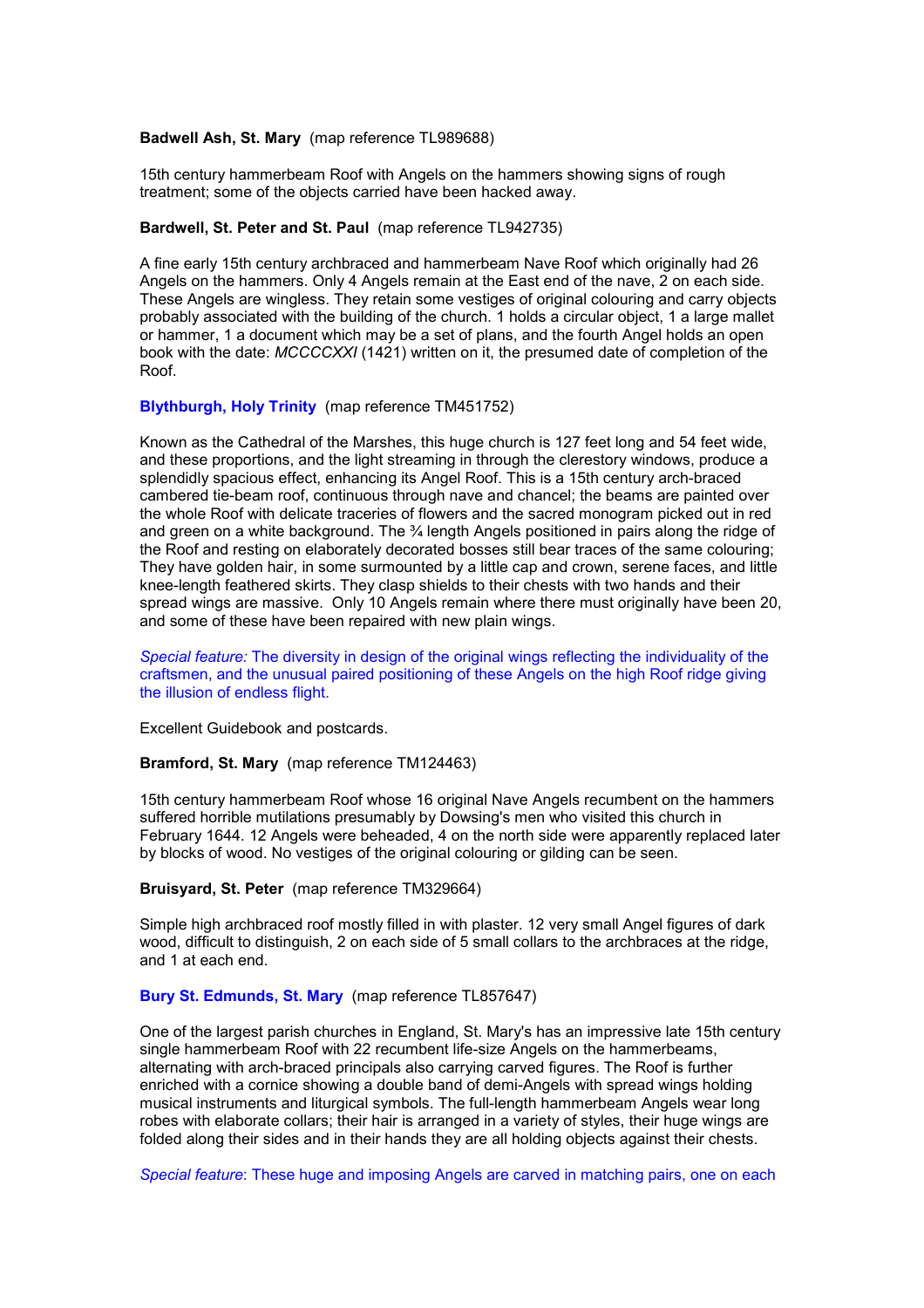side of the nave, and this arrangement. A study of their clothes some forty years ago, gave rise to interpretations that these Angels represent a procession forming for the Coronation of the Virgin Mary, or a procession forming for the celebration of High Mass in the presence of a King and Queen of England.

Excellent Guidebook and Postcards.

# **Coddenham, St. Mary** (map reference TM134539)

Double hammerbeam Roof with 40 winged, half-length Angels on the Nave hammers; many have been restored. These Angels are carrying shields, some of which depict the Instruments of the Passion.

#### **Cotton, St. Andrew** (map reference TM071669)

15th century archbraced double hammerbeam Roof of pale oak, with 12 winged and robed three-quarter length Angels on the hammers. These Angels were restored and most of them renewed in the late 18th century. 10 are carrying shields and 2 have their hands steepled in prayer.

#### **Earl Stoneham, St. Mary** (map reference TM118590)

Late 15th century archbraced and hammerbeam Nave Roof of chestnut wood with a span of 17½ feet and with recumbent Angels on the hammers, some with their heads missing. These Angels carry shields depicting the Instruments of the Passion. Elaborately carved wall-plates with 2 rows of demi-Angels with outstretched wings.

# **Falkenham, St. Ethelbert** (map reference TM295387)

Archbraced and hammerbeam Nave Roof with 10 full-length winged and robed recumbent Angels on the hammers, very much restored in the  $19<sup>th</sup>$  century. These Angels carry shields depicting the Instruments of the Passion. There are no vestiges of the original colouring.

#### **Gislingham, St. Mary** (map reference TM074713)

Nave Roof has 4 damaged full-length Angels; their heads are missing and their wings have been broken off. Two of these Angels are carrying shields. Some vestiges of gilding remain.

## **Great Glenham, All Saints** (map reference TM340617)

Archbraced Nave Roof with 14 half-length winged Angels; 1 Angel was recently restored and his wing repaired. 2 carry shields and 2 carry books. No vestiges remain of the original colouring and gilding.

#### **Grundisburgh, St. Mary** (map reference TM224504)

Fine archbraced double hammerbeam Nave Roof with over 50 Angels on the hammers, wall posts and on the collars below the ridge. Almost all these Angels have replacement heads and wings dating from restoration in 1888.

# **Haughley, St. Mary** (map reference TM028620)

The early 16th century Roof in the South Aisle has 18 large half-length Angels with spread wings on the wall-posts. 2 carry shields, 2 lyres, 4 hold books, 6 hold scrolls, and 4 have empty hands. More Angels are at the East end on the wall-plates.

#### **Hawstead, All Saints** (map reference TL858589)

16th century archbraced and hammerbeam Nave Roof, 30 feet wide, extensively restored in 1858, with Angels on the hammers given new wings during this restoration.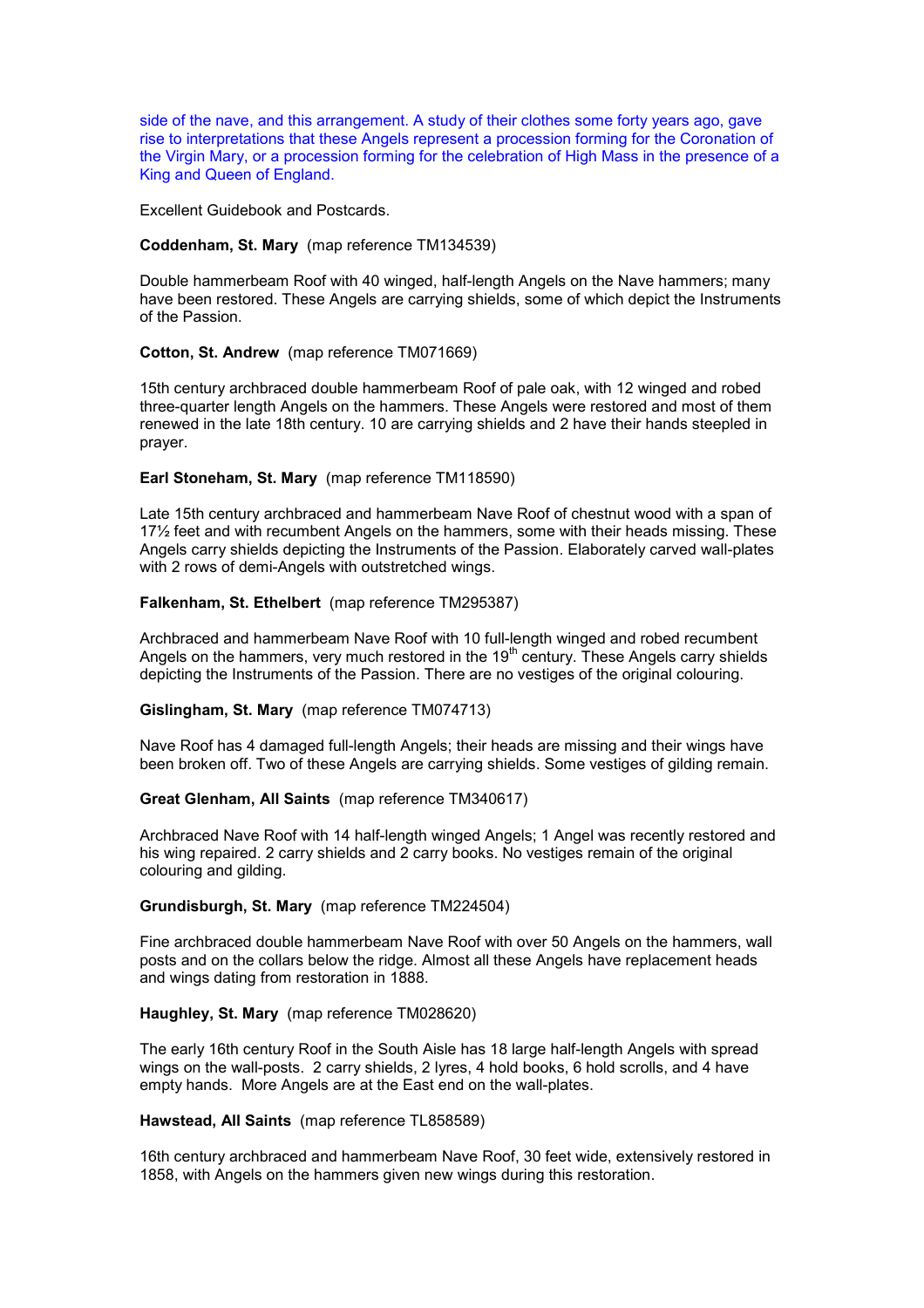#### **Ixworth, St. Mary** (map reference TL935706)

Late 15th century archbraced Nave Roof with a total of 42 Angels. 12 large half-length winged Angels, with wings pointing upwards, are situated at the base of the archbraces and in the corners of the Nave. 10 smaller half-length winged Angels, with wings pointing upwards, at the top of the clerestory windows; on each side of these smaller Angels are very small Angels with downward-pointing wings.

# **Kersey, St. Mary** (map reference TM001439)

15th century archbraced hammerbeam Nave Roof with Angels on the hammers; terrible damage after the Reformation resulted in many of the Angels losing their heads. In 1888 the whole roof underwent drastic restoration, including repainting, making the originality of the Angels difficult to assess.

#### **Kesgrave, All Saints** (map reference TM245450)

False hammerbeam Roof with kingposts which originally had Angels on the hammers. These Angels, "18 cherubims", were smashed down by Dowsing's men on 27 January 1644 and nothing remains.

#### **Lakenheath, St. Mary** (map reference TL720824)

Early 15th century archbraced hammerbeam Nave Roof, low-pitched. Defaced Angels with outstretched wings on the hammers.

# **Little Whelnetham, St. Mary Magdalene** (map reference TL888600)

A hammerbeam and arch-braced Roof with 8 wingless full-length wooden Angels on the hammerbeams. Those on the ends at the east and west walls lie on their sides and face each other. The Angels were badly mutilated in the 17th century and restoration in 1842 did not include replacing their wings. They wear long robes with high collars, elaborate crowns on their heads, and have curled hair reaching their collars. Their faces are calm and serene. They are not carrying anything; their hands are either folded together or held up facing outwards in a blessing or adoring gesture.

*Special feature:* An example of the indestructible craftsmanship of the Roof Angels in that even after mutilation they retain so much of their original grace and beauty. Photograph courtesy of Mrs. J. Attwood.

#### **Mildenhall, St. Mary** (map reference TL714750)

This is a church of noble proportions, 168 feet long overall and with a tower 120 feet high. It has a 15th century hammerbeam and archbraced roof, lavishly ornamented with carving. There are 10 large recumbent Angels on the hammerbeams in the Nave Roof, 6 on the beams in the South Aisle and another 6 in the North Aisle. The Angels in the Aisles have lost their wings and have been defaced. The Nave Angels are life-size, with long robes, curly hair, and they hold instruments of the Passion, books or lutes. Their huge wings, some of which have been restored, are held wide and raised, they fit into grooves on the back of the Angels' bodies and have no other support. Rows of half-length Angels are carved along the tie beams and cornices.

*Special feature*: These Angels illustrate the attempts made by 17th century iconoclasts to destroy them; arrowheads have been found in some of their bodies, as well as quantities of buck shot embedded in the Roofs.

#### **Needham Market, St. John the Baptist** (map reference TM085549)

An exceptional example of roof carpentry where a late 15th century Nave Roof replaced an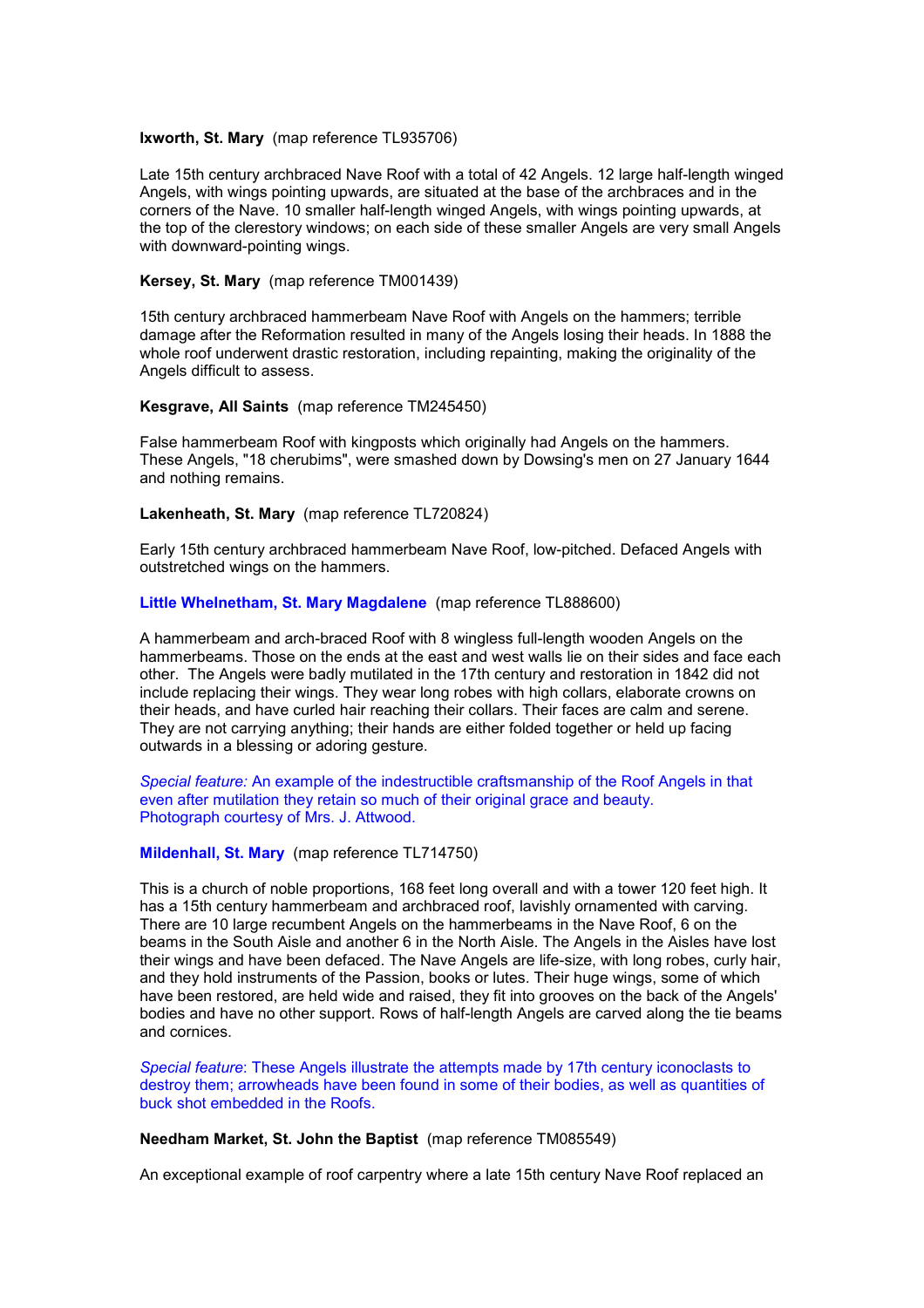earlier construction and had to contend with a 30 feet span. The resulting archbraced hammerbeam Roof has very long hammers carrying tall storey posts partly obscured by a coved double cornice. Later hidden beneath a plaster ceiling, the wooden Roof was uncovered in 1880, and in 1892 16 Angels were placed on the hammers to replace the originals. These half-length Victorian Angels cross their arms on their breasts; their wings are alternately outstretched and pointing upwards.

# **Otley, St. Mary** (map reference TM204551)

15th century archbraced hammerbeam Nave Roof where the spread of the walls has been halted by metal tie-rods. Visited by Dowsing's men in February 1644 who 'broke down 20 cherubims', leaving mutilated Angels.

# **Sibton, St. Peter** (map reference TM365692)

Late 15th century archbraced hammerbeam Nave Roof with 14 tiny Angels of dark wood along the ridge, facing east and west, and 16 small Angels at the base of the wallposts on the side walls, holding books. No vestiges remain of the original colouring or gilding. The Angels on the ends of the hammers were replaced by shields in 1814.

# **Southcove, St. Lawrence** (map reference TM501808)

Another church where the Angels, ' 20 cherubims', were smashed down by Dowsing from the hammerbeam Nave Roof in February 1644 and none remain.

# **Southwold, St. Edmund** (map reference TM508764)

Impressive mid-15th century archbraced and hammerbeam Roof continuous from Nave through Chancel. The Angels suffered in Dowsing's visit in April 1644. They were replaced during the 19th century restoration of the Roof, 12 placed on the hammers in the Nave and 8 in the Chancel. All the Chancel Angels have brightly gilded wings to beautiful effect, 2 of them are gold feathered all over including their legs.

## **Thornham Magna, St. Mary Magdalene** (map reference TM104709)

15th century archbraced hammerbeam Nave Roof where the original Angels have vanished, leaving behind empty tenons with peg holes through them on the ends of the hammers where they would have been. Victorian restoration replaced the whole of the Chancel Roof and provided it with Victorian Angels. That these Angels might have been bought, like the altar and pulpit, from a Catalogue of the Great Exhibition of 1851, is an intriguing instance of Victorian admiration for and imitation of medieval artefacts.

# **Tostock, St. Andrew** (map reference TL957635)

Late 15th century archbraced double hammerbeam Nave Roof with a wide span of 27 feet in a church which suffered badly at the hands of Dowsing on 5 February 1644. 10 Angels were taken down from the beams which still show evidence of their removal.

# **Wangford, St. Peter and St. Paul** (map reference TM469791)

A church which suffered not only at Dowsing's hands in August 1664, but also during Henry VIII's dissolution of the monasteries since it was the priory church of the Cluny order established at Wangford. Although the present church retains part of its original archbraced Nave Roof there are no Angels, while the Chancel with its handsome hammerbeam Roof, with 10 Angels on the hammers, is a Victorian addition, completely built by the church architect Edward Blackburne in 1875.

## **Westerfield, St. Mary Magdalene** (map reference TM191483)

Handsome 15th century hammerbeam Roof continuous through Nave and Chancel, of low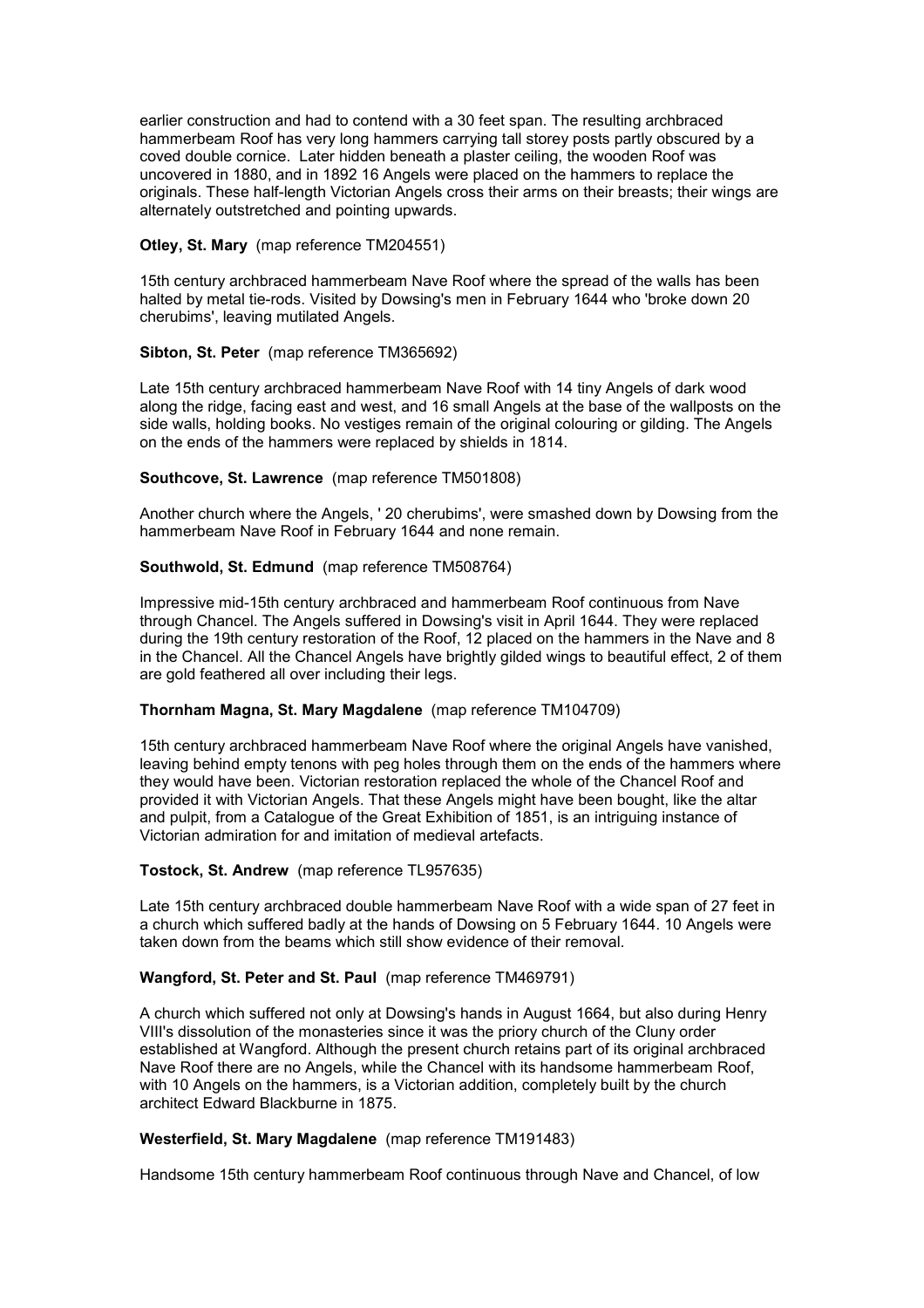enough pitch to appreciate its construction, since when this Roof was added, the existing building was not heightened as happened in many East Anglian churches. The Chancel has 16 half-length winged Angels; the 2 pressed against the end wall have room for one wing only. One other Angel lost a wing through damage. These Angels, and the 18 figures of Kings and Queens in the Nave, are holding shields. Some renewal and restoration was done in 1901. There are no vestiges of the original colouring or gilding.

# **Wetherden, St. Mary** (map reference TM007628)

15th century double hammerbeam Nave Roof visited by Dowsing in February 1644 when he ordered "68 cherubims" to be taken down. The 19th restoration replaced some of these Angels.

# **Woolpit, St. Mary** (map reference TL974623)

Mid-15th century double hammerbeam Nave Roof and archbraced Aisle Roofs with over 300 Angels between them, half-length and head and shoulders only, on the hammers, wall-posts, on the ridge and in a double cornice. Dowsing visited Woolpit in February 1644 and left sufficient damage for an extensive restoration to be undertaken in 1844 by masterwoodworker Henry Ringham, to whom many of the present Angels are attributed.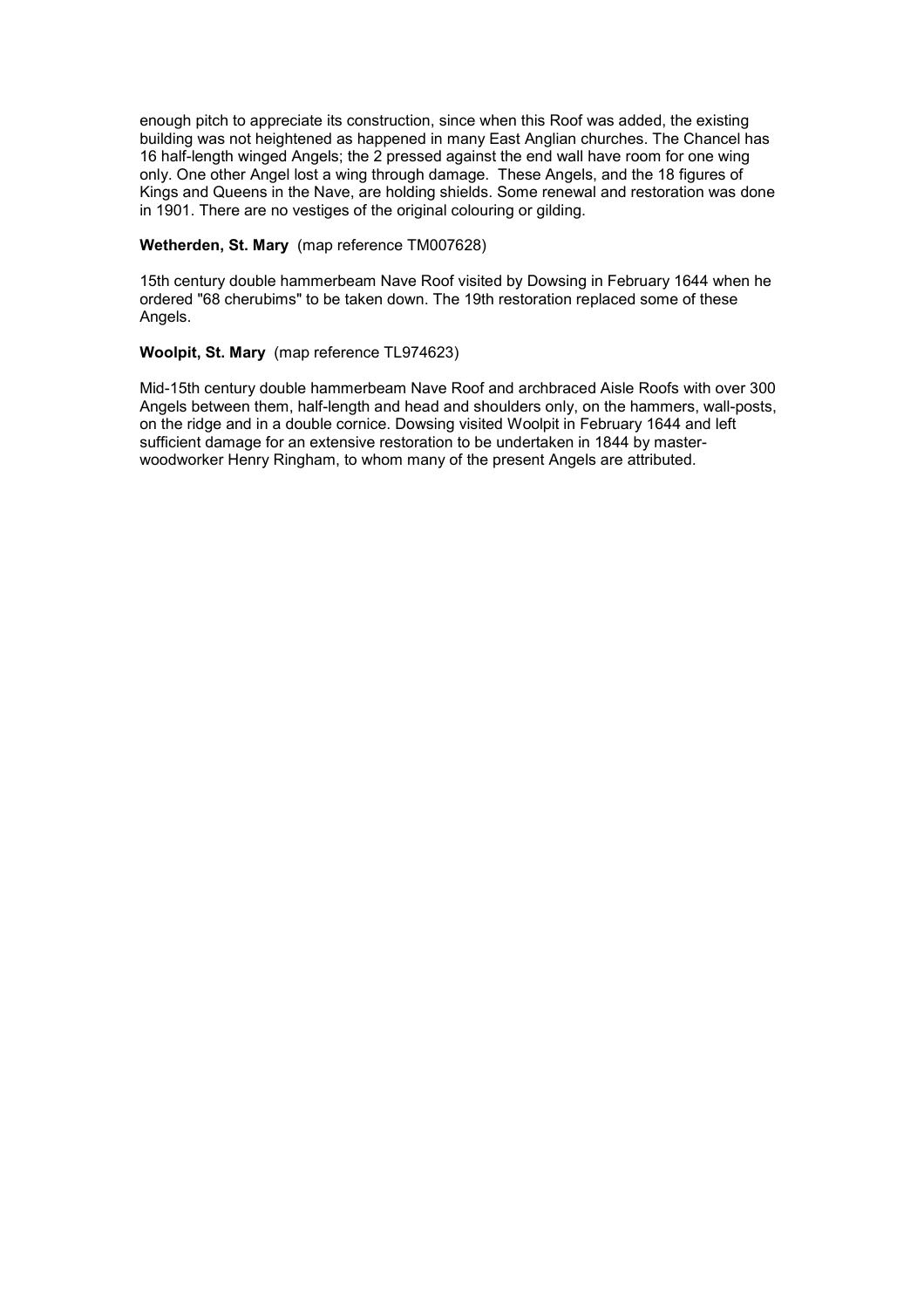# **Roof Angels in some Churches outside East Anglia**

# **Bedfordshire**

## **Amphill, St. Andrew**

A 15th century low pitched Roof**,** with Angels bearing his arms placed in the Naveby Sir John Cornwall, uncle by marriage to King Henry V. After several previous restorations, the whole Roof was rebuilt in 1967, when 19 of the original large Angels were restored, given new wings and repainted, and their shields repainted with arms of benefactors and local personalities.

## **Barton-le-Clay, St. Nicholas**

In the 15th century the low-pitched Nave Roof was raised about 5 feet to allow the insertion of the clerestory, and the Roof received its carved Angels, each holding an emblem of the Passion.

## **Leighton Buzzard, All Saints**

Fine 15th century Angel Roofs in the Nave, Chancel and North and South Transepts, those in the Nave and Chancel seriously damaged by a fire in 1985. Some of the original Angels remain. The others were painstakingly restored or replaced by craftsmen emulating the work of their 15th century predecessors.

The Good Samaritan Room (upstairs in the North Transept) has some of the original 15th century Angels whose feathered trousers recall those worn by actors depicting Angels in medieval pageants and plays.

#### **Marston Moreteyne, St Mary**

Early 15th century Nave Roof with Angels, much restored and taken down for repainting in 1873; one Angel at the West end of the church is missing.

## **Stevington, St. Mary**

15th century oak Nave Roof with four bays, each with an Angel holding a shield. The shields confirm the importance of the 15th century wool trade, since on them are depicted woolsacks, the trademark of wool merchants, and the initials of two merchants. The other shields carry symbols of the Eucharist and Instruments of the Passion.

#### **Cornwall**

## **St. Ives, Parish Church**

Among a group of figures of Apostles and Saints in the Roofs of the Sanctuary and Chancel, 4 feathered full-length Angels, folded wings, the bottom pair folded and crossed over the legs, beautifully restored, repainted and gilded in 1996 by local artists.

## **Hertfordshire**

#### **Furneaux Pelham, St. Mary**

Early 15th century oak Nave Roof with Angels holding mandolins and shields, one with the arms of the Furneaux family. After the Angels' decayed wings were sawn off, new outstretched wings of Honduras mahogany were attached during the restoration of the Roof in 1964.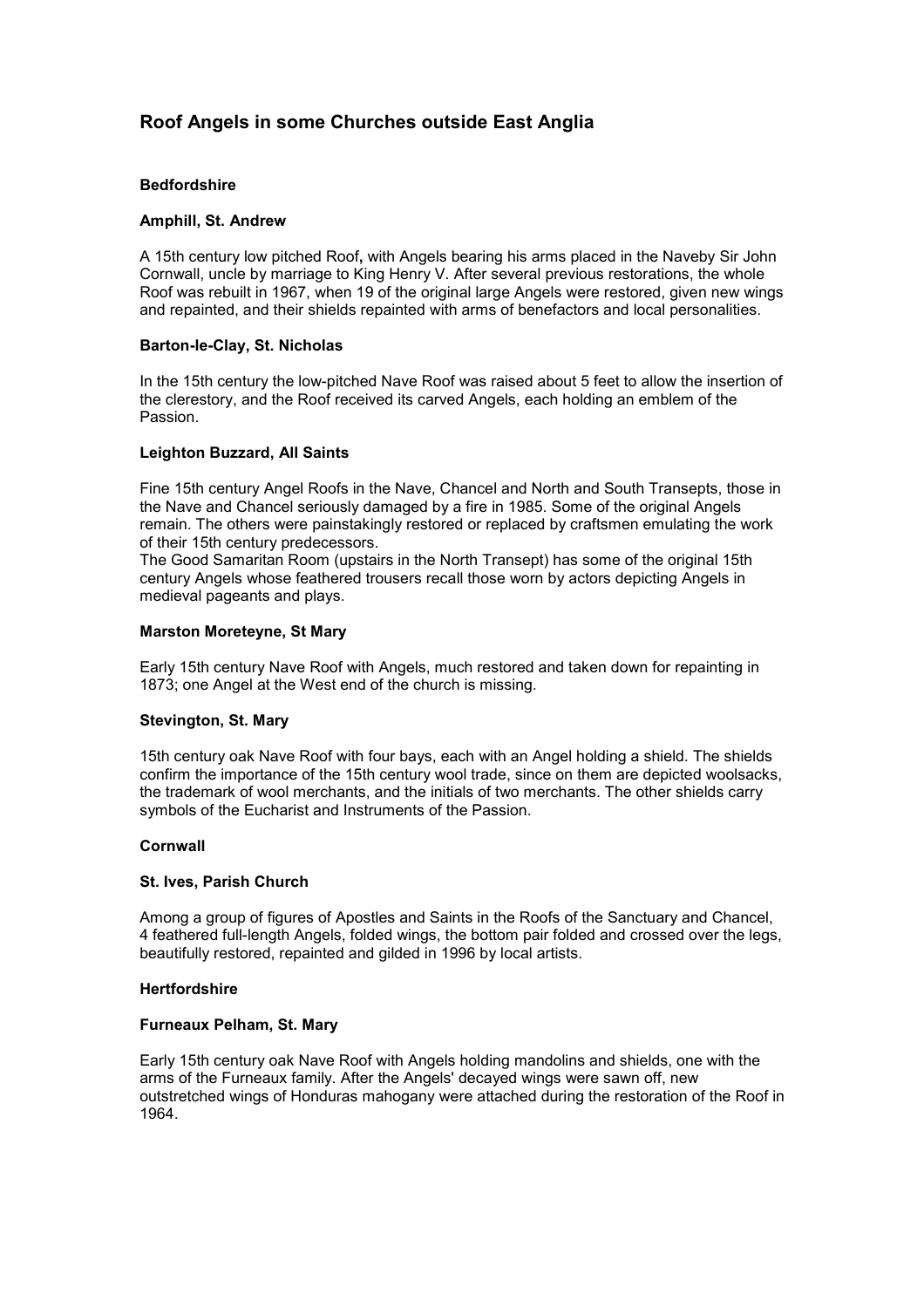# **Oxfordshire**

#### **Ewelme, St. Mary**

A 15th century church built in East Anglian style by the Earl and Countess of Suffolk for whom Ewelme Palace was a second home. The St. John the Baptist chapel on the north side of the chancel has three-quarter length Angels in the Roof, some feathered all over, with wide stretched wings.

# **Yorkshire**

# **York, All Saints**

Hammerbeam Roof, c.1470, in the Chancel with 9 half-length Angels, and full-length Archangel Gabriel, Archangel Michael and the Virgin Mary on the hammers. The 9 Angels carry musical instruments, a shrine, a church, a crown, a censer, and one carries a small soul in a cloth. The Roof was restored in 1977 when the Angels were repainted in bold colours, and all the wings, as well as the Archangels' feathered all-over costumes, brightly gilded.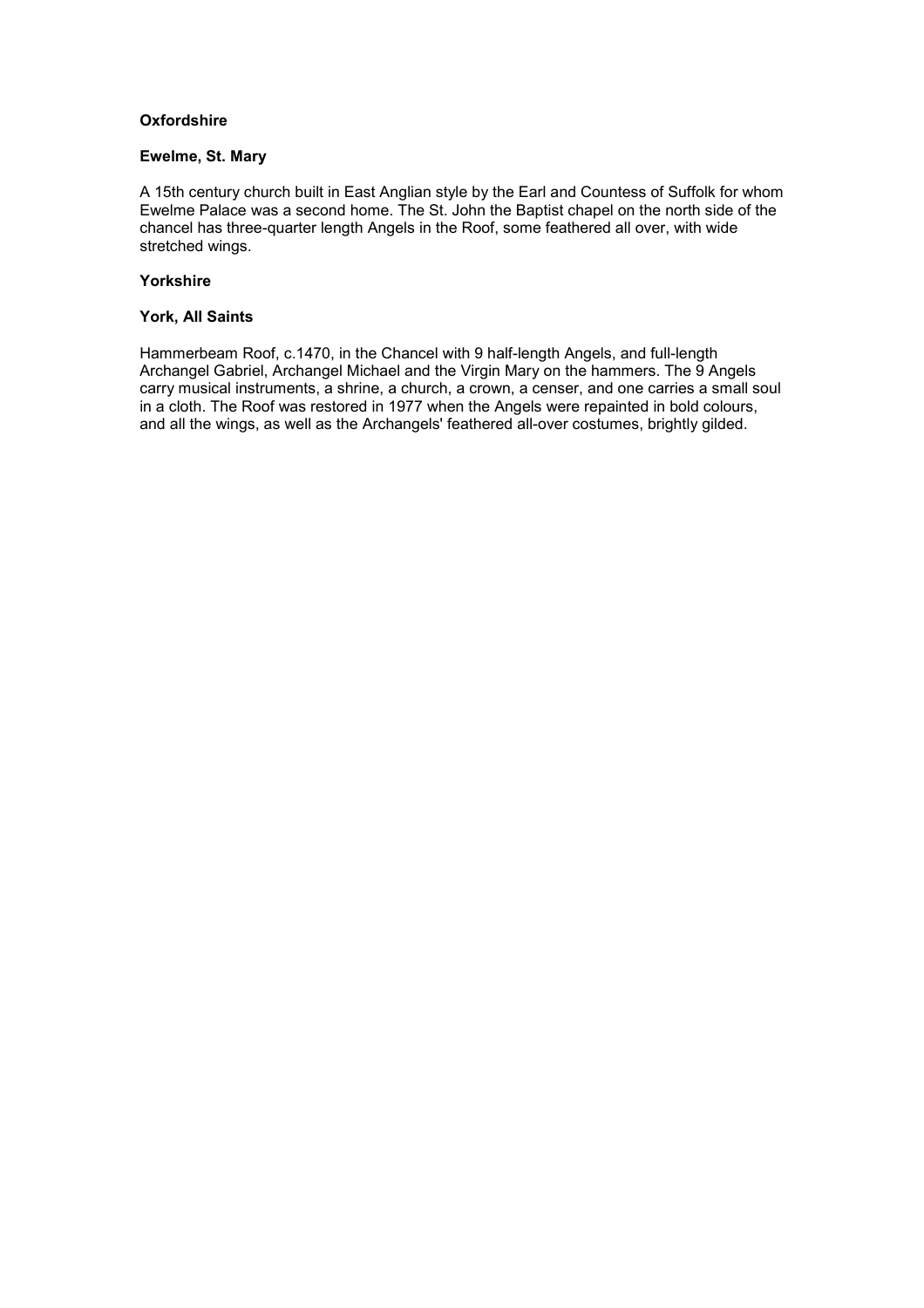# **Glossary**

**aisle**: section of church parallel and adjacent to one or both sides of the nave **alb:** full length white tunic with narrow sleeves worn by priest

**apse:** semi-circular recess, arched or dome-roofed, in church

**archbrace:** curved beam between the collar beam and the wall post in a roof

**architecture periods:** Norman 1066-1200, Early English 1200-1300, Decorated 1300-1350, Perpendicular 1350-1530

**boss:** projecting ornament placed at the intersection of timbers in a roof to disguise the join

**censer:** vessel in which incense is burned

**chalice:** wine goblet used in the celebration of holy communion

**chancel:** eastern continuation of the nave which normally contains the altar and is reserve for the clergy and choir

**clerestory:** structure formed by continuing the walls of the nave above and away from the roof of an adjoining aisle and adding windows to let more light into the church

**collar beam:** horizontal timber which connects a pair of principal rafters just below their highest point

**cornice :** projecting decorative feature along the top of a wall

**demi-angel:** angel depicted with head and shoulders

**hammerbeam:** projecting right-angled hammer-shaped beam or bracket at the foot of the curved member and principal rafter**; single hammerbeam roof**; structure with one stage of roof braces resting on right-angled, hammer-shaped supports; **double hammerbeam roof:** structure with two stages of roof braces resting on right-angled, hammer-shaped supports**; false hammerbeam:** beam projecting from the wall but not supporting the roof

**instruments of the Passion, commemorating the Crucifixion of Christ:** crown of thorns, nails, scourges, dice and seamless robe, cock, lantern, five wounds, ladder, sponge on reed, hammer and pincer, pillar and cords, sword and staff

**king post:** vertical beam in a wooden roof which connects the tie-beam to the junction of the rafters above

**mortise:** hole cut into a piece of timber to receive exactly the end or tenon of an adjoining piece carved to fit into it

**nave:** main body or western arm of a church in which the congregation is seated; the area between the chancel and the west end

**principal:** any of the main rafters supporting the roof and taking the weight transmitted through the purlins

**purlin:** heavy horizontal beam which is set at a distance along the slope of a roof in order to take the weight from the common rafters to the principals

**queen post:** vertical beam which joins the main rafters of the roof with the horizontal tie-beam

**ridge:** line of junction at which two sloping surfaces of the roof meet **semi-angel:** angel depicted to the waist

**tenon:** projecting end of a piece of timber carved to fit into a mortise or socket

**tie-beams:** horizontal beams spanning the nave and supporting the principal roof rafters **truss:** rigid beam which supports rafters

**wall plate:** horizontal piece of timber placed on the top of either side of a wall in order to support the load imposed on it by the rafters in the roof above

**wall post:** vertical member placed against a wall to support the downward thrust of the roof